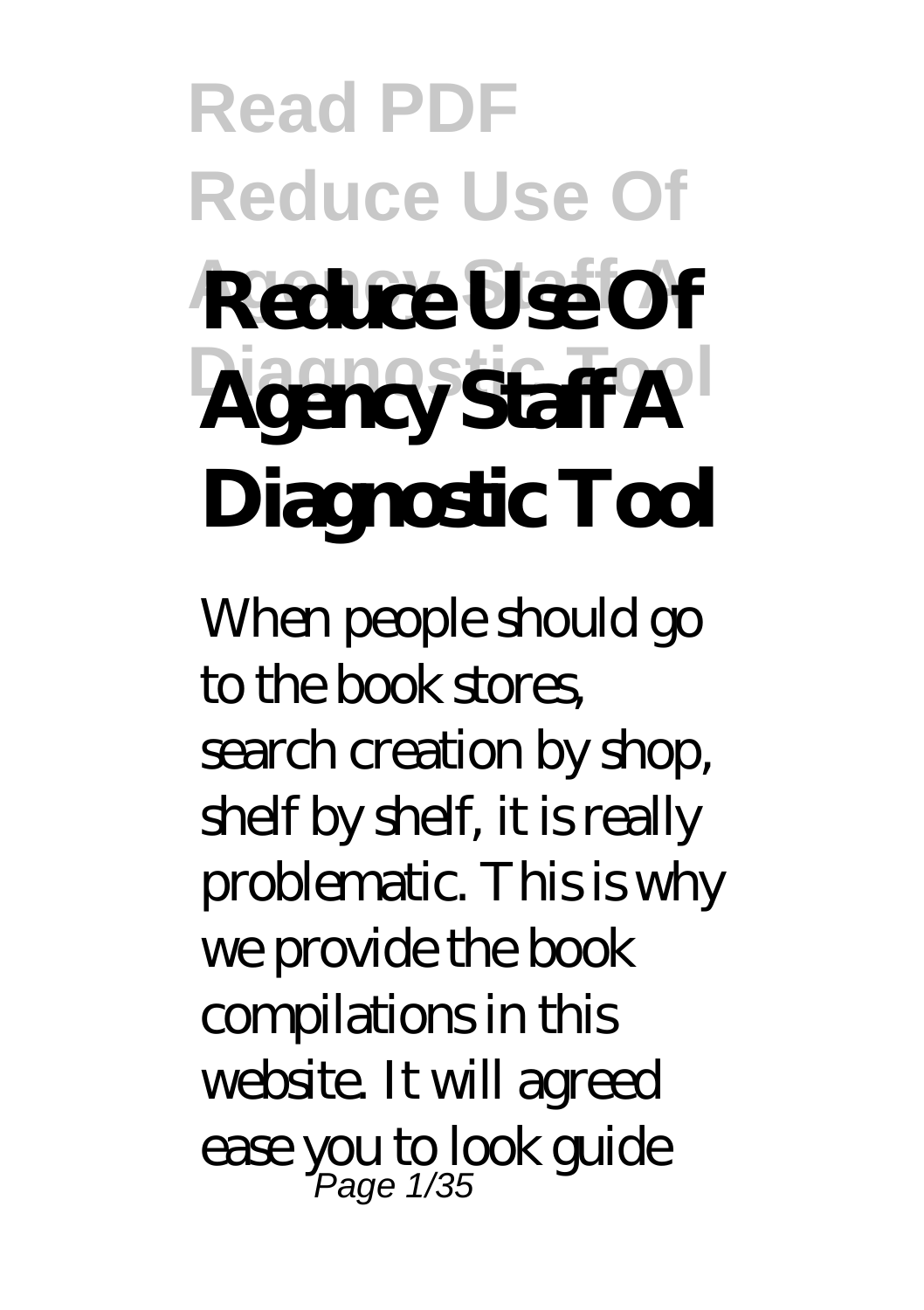### **Read PDF Reduce Use Of** reduce use of agency **Diagnostic Tool staff a diagnostic tool** as you such as.

By searching the title, publisher, or authors of guide you truly want, you can discover them rapidly. In the house, workplace, or perhaps in your method can be all best place within net connections. If you target to download and Page 2/35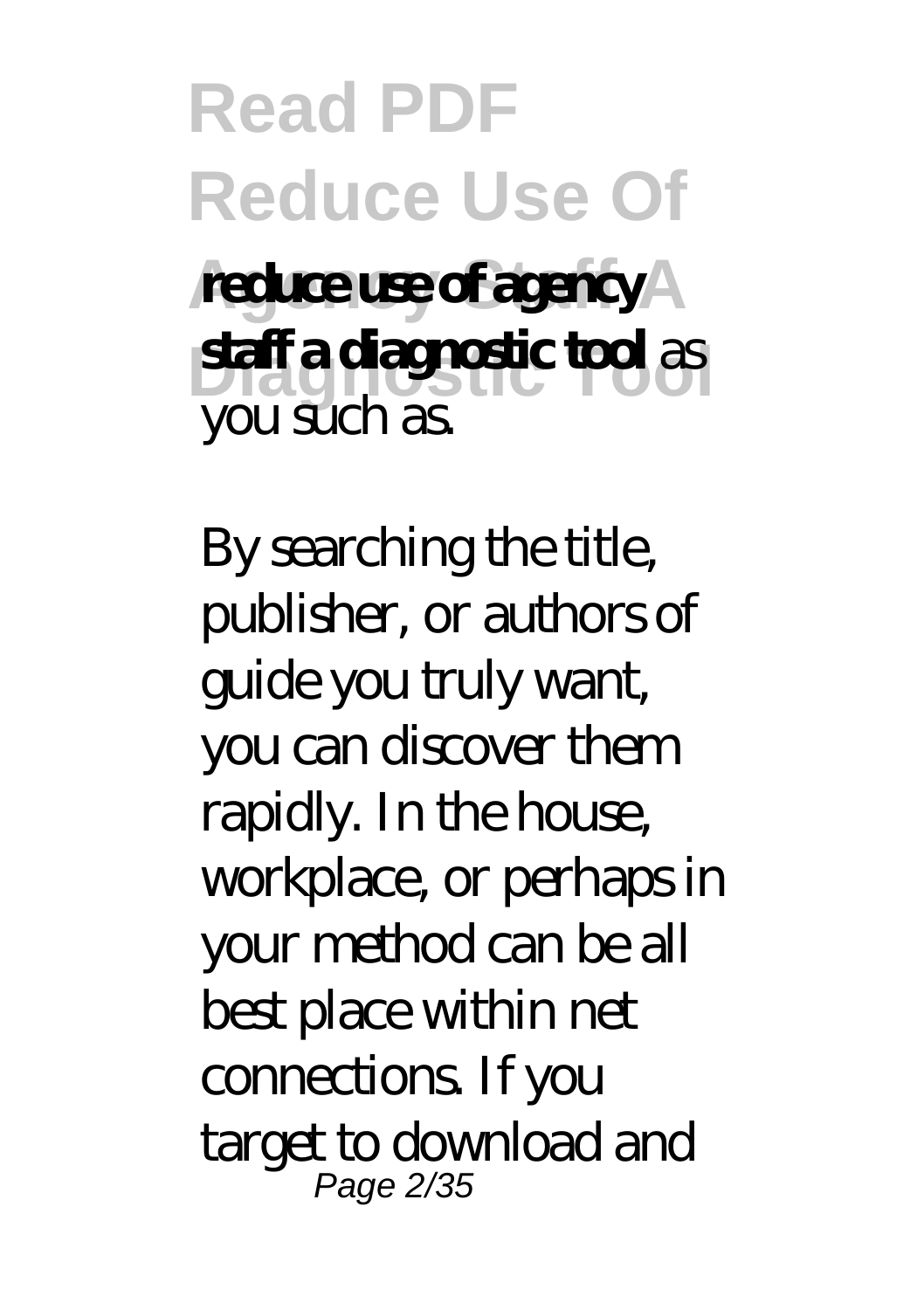**Read PDF Reduce Use Of** install the reduce use of **Diagnostic Tool** agency staff a diagnostic tool, it is completely simple then, in the past currently we extend the connect to purchase and create bargains to download and install reduce use of agency staff a diagnostic tool therefore simple!

Call Center Staffing and Cost Reduction using Page 3/35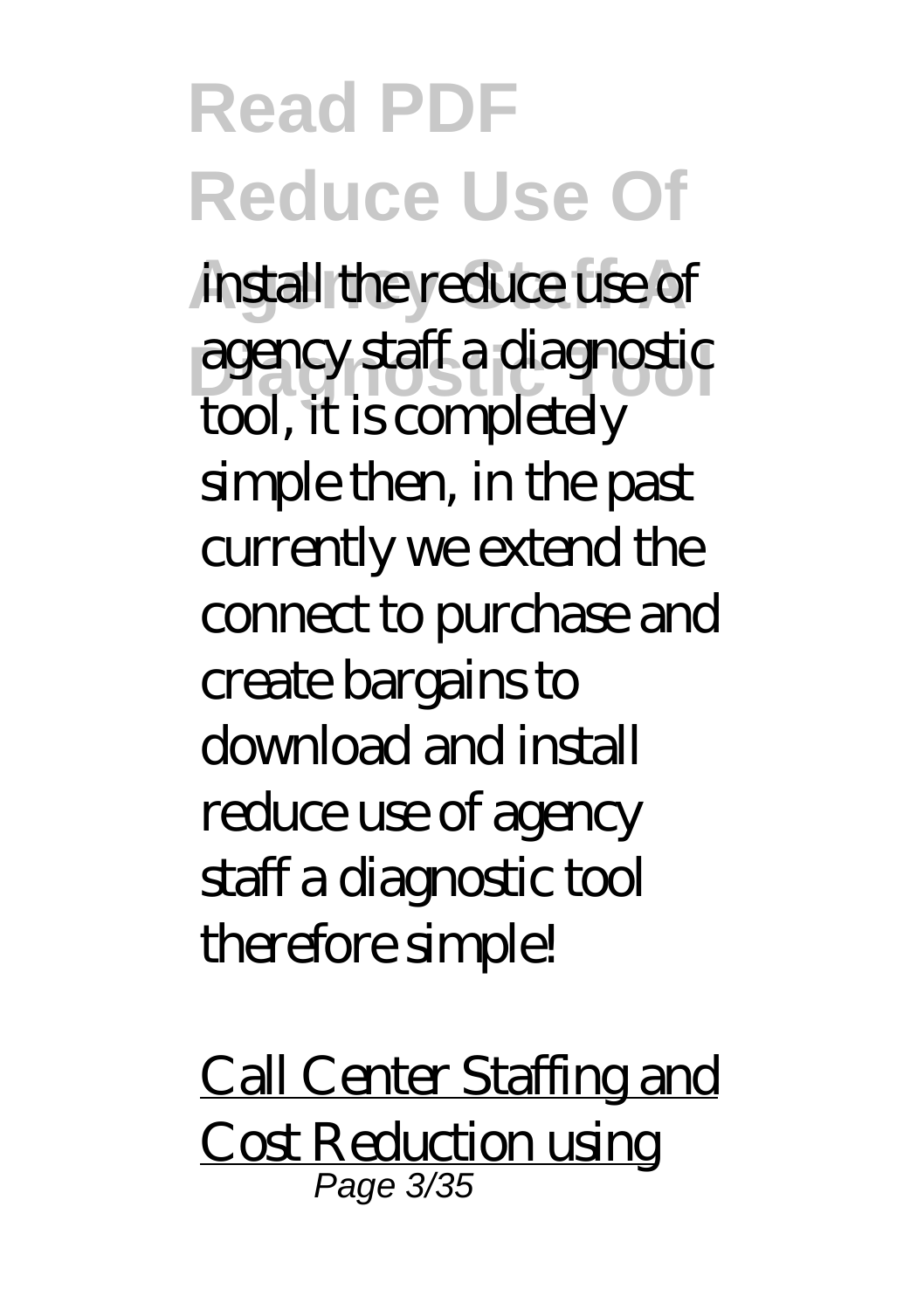**Read PDF Reduce Use Of** Excel *Recidivism* **Diagnostic Tool** *Reduction Checklists: A Resource for State Corrections Agencies Using NHSP:Online for Flexible Workers 2.3 Recruitment, Selection and Training of Workers* 7 Agency Pricing Methods (Pro vs Con) + The BEST Method Building Student Identity and Agency | Dr. Page 4/35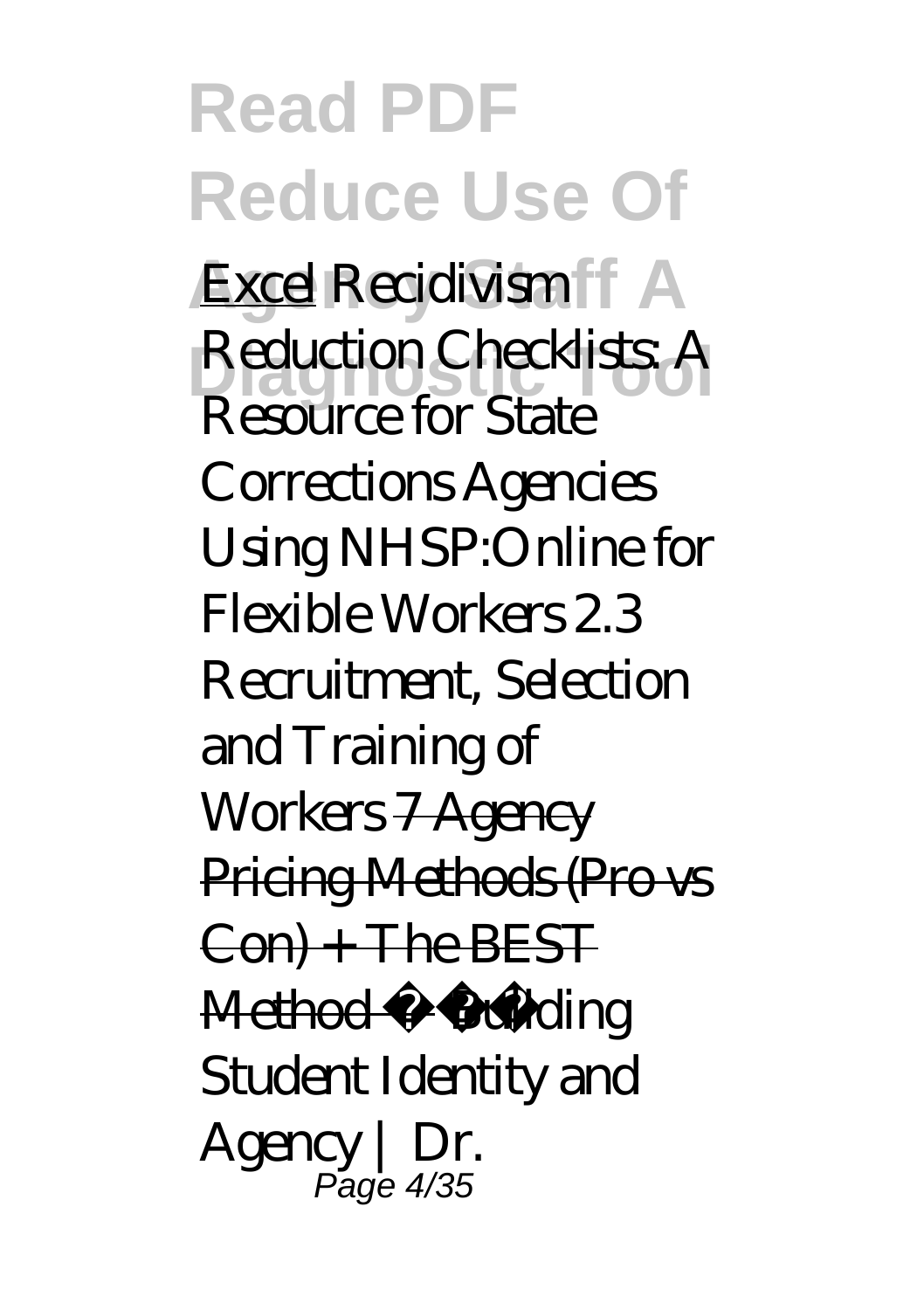#### **Read PDF Reduce Use Of Dominique Smith | TE** DxFieldstoneDriveED Reduce your agency costs How To Start A Home Care Agency | Episode 1 - Getting Started 7 Key Steps Requiem for the American Dream **Bureaucracy Basics Crash Course Government and Politics #15** ENQUIRY ABOUT Page 5/35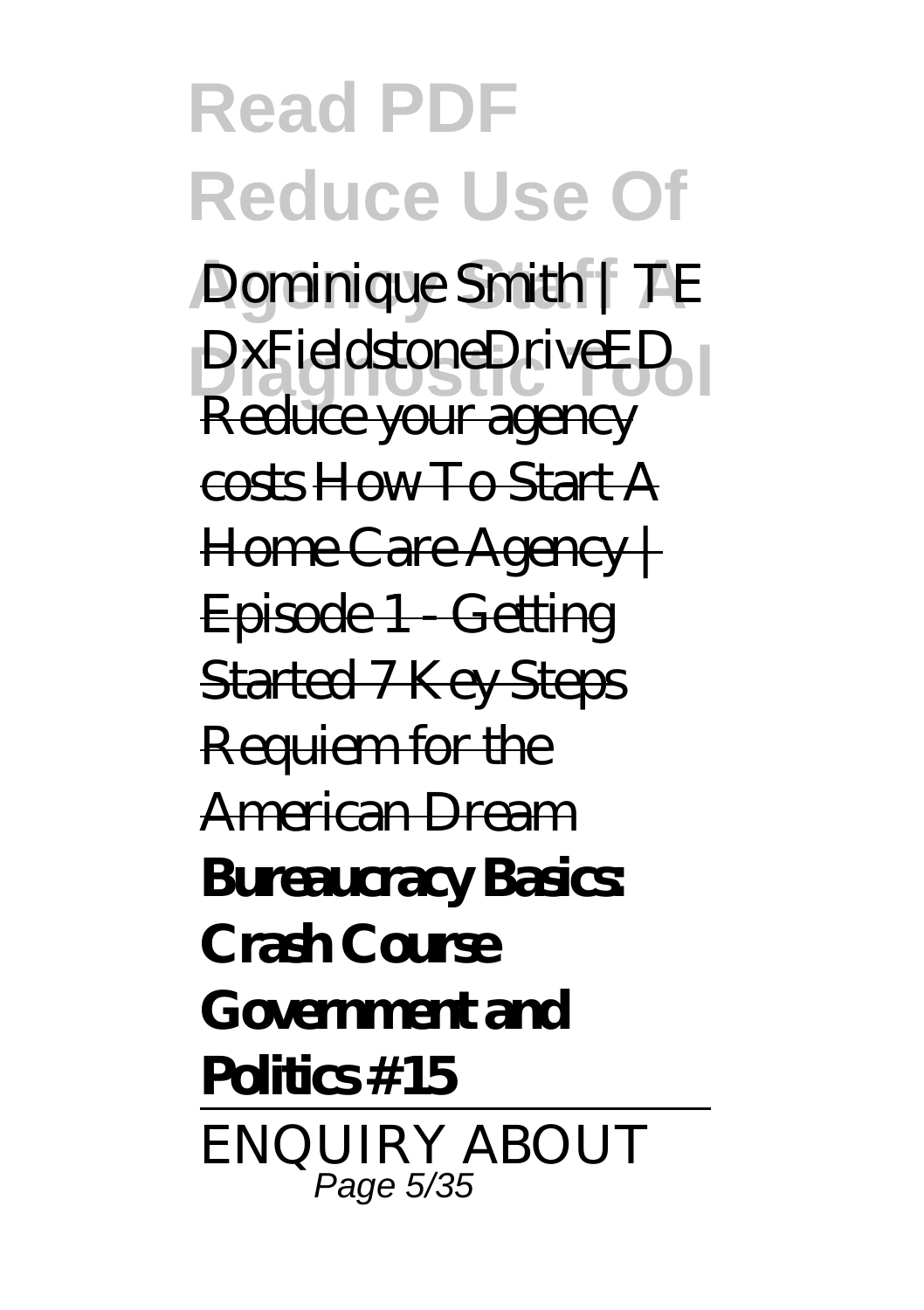**Read PDF Reduce Use Of JOINING YOUTH A COUNCIL ACTUAL IELTS LISTENING IN** NEW FORMAT DIAMOND COMICS No Longer Offering Several NEW COLLECTIBLES **The US medical system is still haunted by slavery** *How to price your bookkeeping services* The Most Profitable Bookkeeping Niches Page 6/35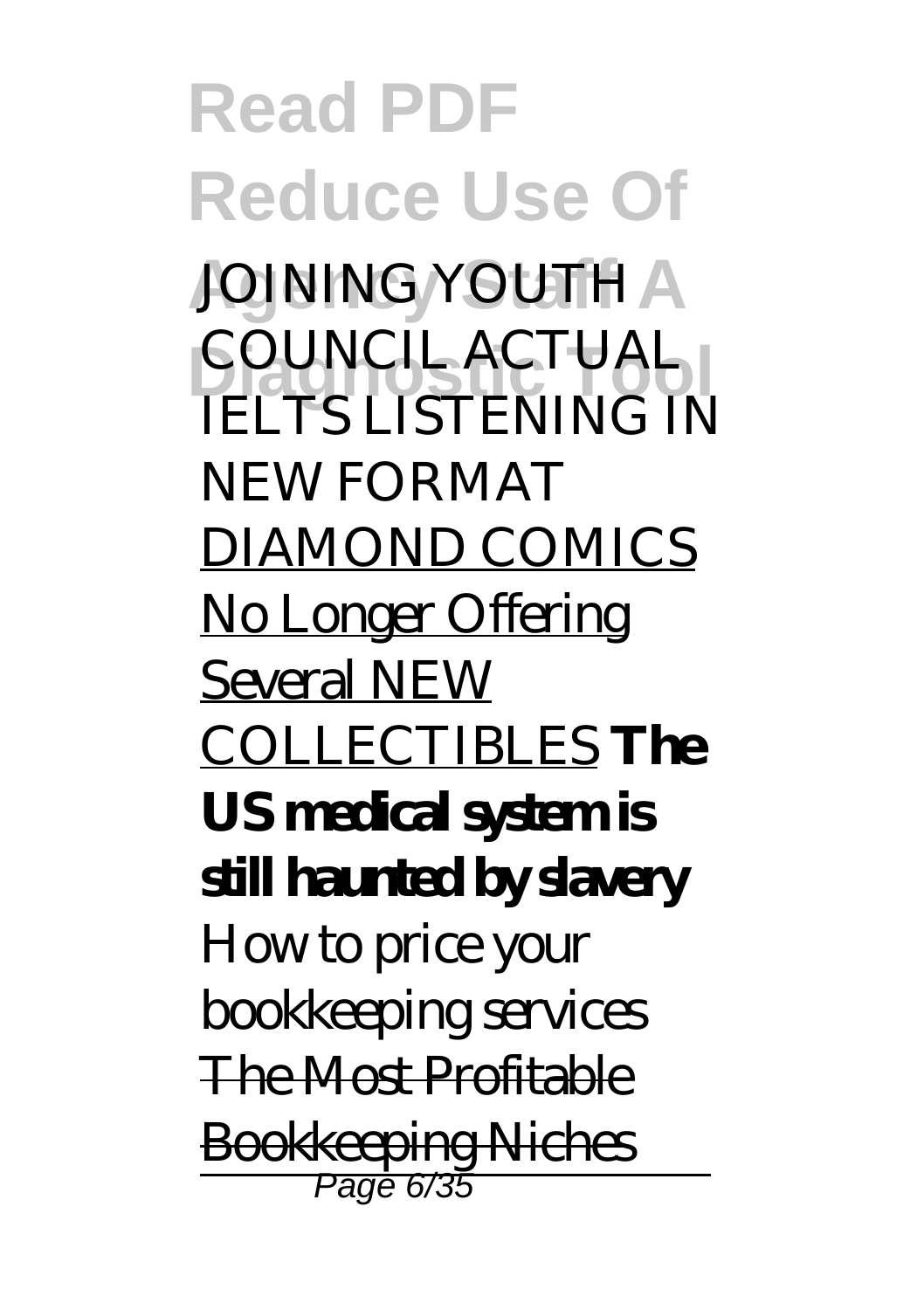**Read PDF Reduce Use Of Mhat I Would Do** DIFFERENTLY<sub>Tool</sub> Starting My Bookkeeping Business Today**Accepting the Unacceptable: Living Through a Pandemic | Nya Mbock | TEDxPor tlandStateUniversity** Marketing On A Budget For Bookkeepers Starting a Bookkeeping Business: Your Ultimate Guide (2020) Page 7/35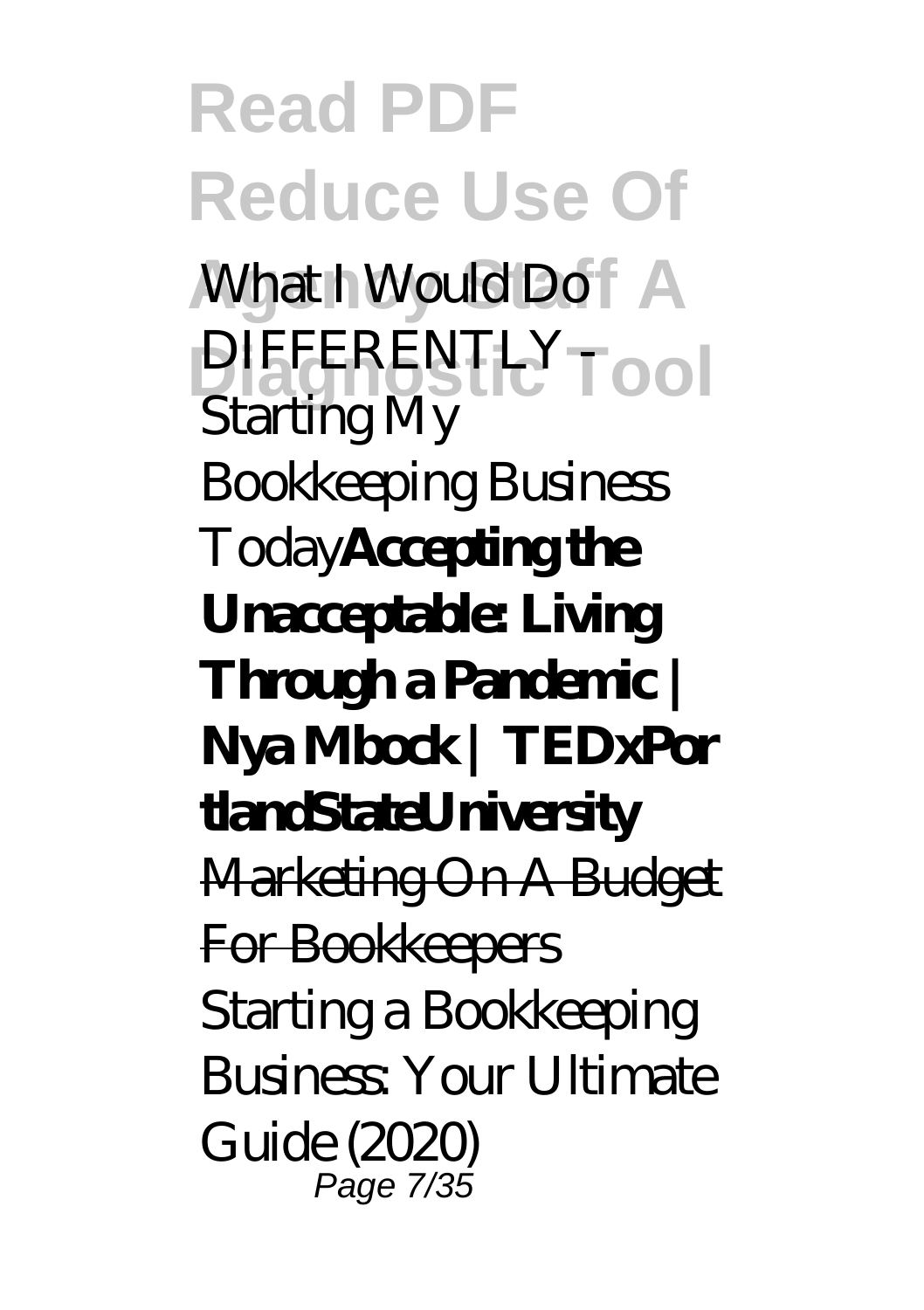**Read PDF Reduce Use Of Bookkeeping Business** from Home: How to ol Avoid being a low price, commodity service Former FBI Agent Explains How to Detect  $L$  ying  $\setminus$   $u$ 0026 Deception | Tradecraft | WIRED Fire Drill Friday: How to Push Joe Biden to be a Climate Champion GIS for Reducing Risk in the Community *How To* Page 8/35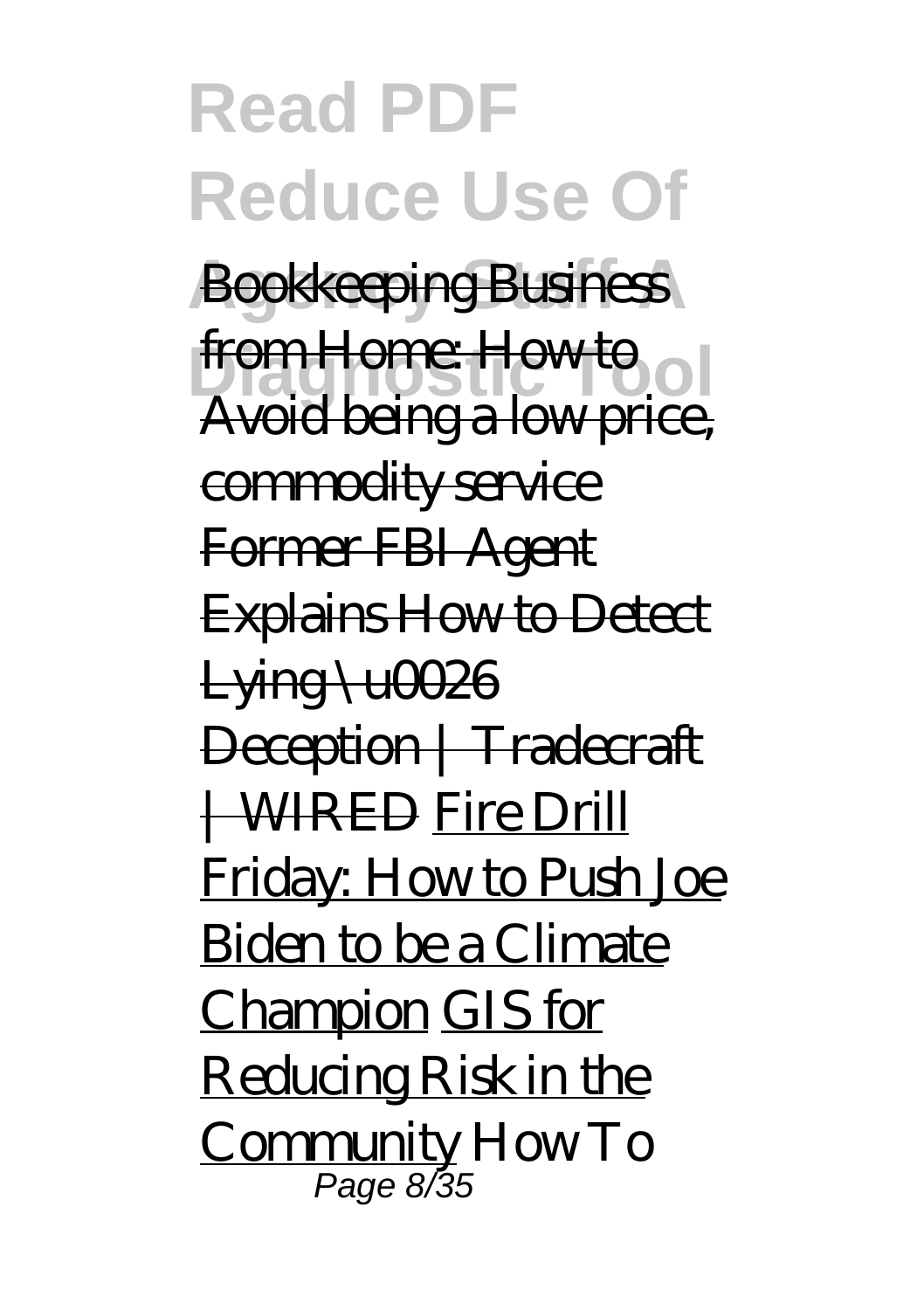**Read PDF Reduce Use Of** *Start A Temporary Staffing and Recruiting Agency Business - How to Become A Staffingpreneur!* Former Secret Service Agent Explains How to Protect a President | Tradecraft | WIRED How to Reduce YouTube Ads Cost: How to Get Cheaper Clicks, Leads, and Sales Cambridge IELTS 7 Page 9/35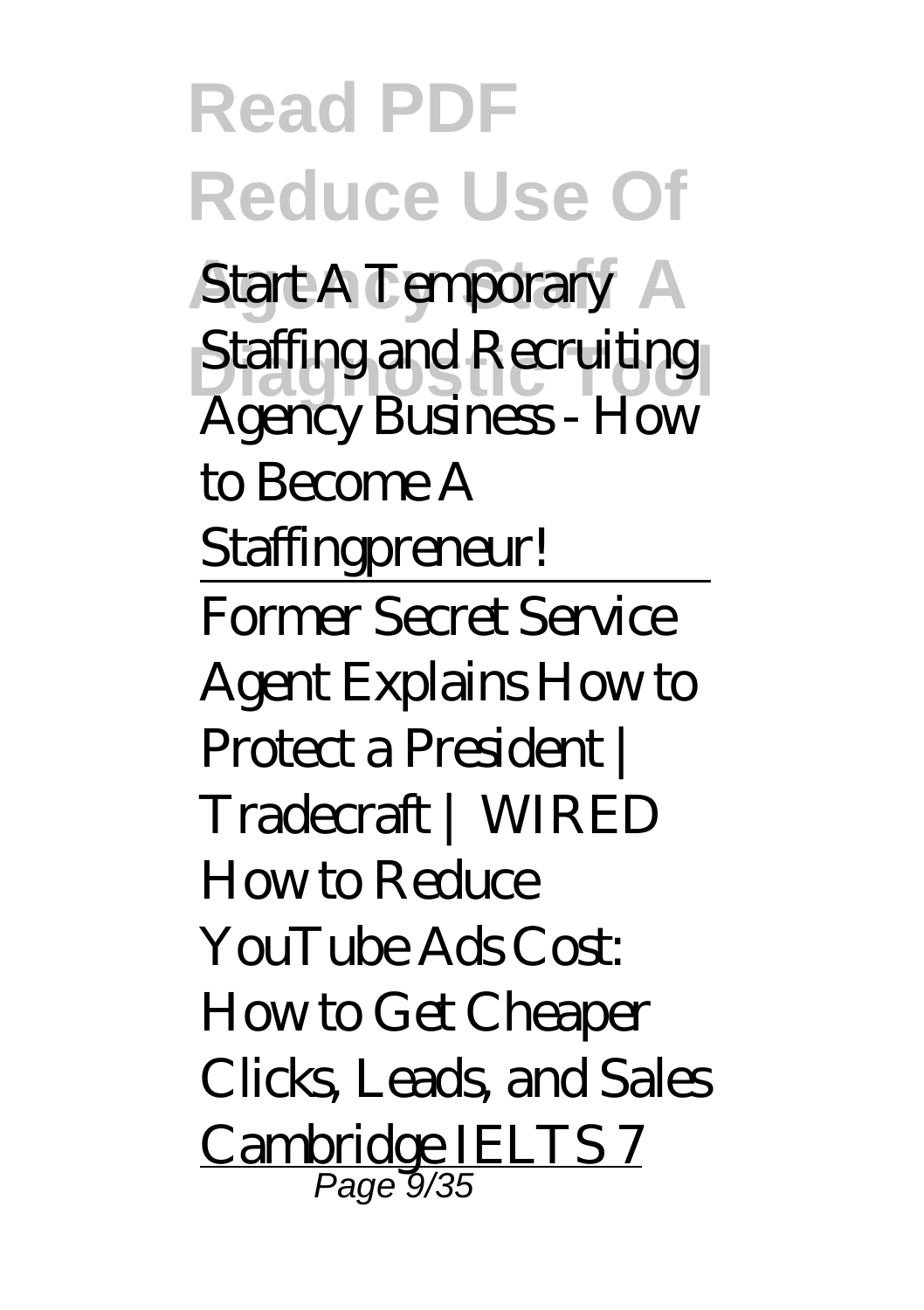**Read PDF Reduce Use Of** Listening Test 1 with **Answers | Most recent |** IELTS Listening Test 2020 What Happens When Maths Goes Wrong? - with Matt Parker **Marketing Home Care: Reduce Hospital Readmission Rates Program for Home Care Agencies** Reduce Use Of Agency Staff reduce use of agency staff: a diagnostic tool. Page 10/35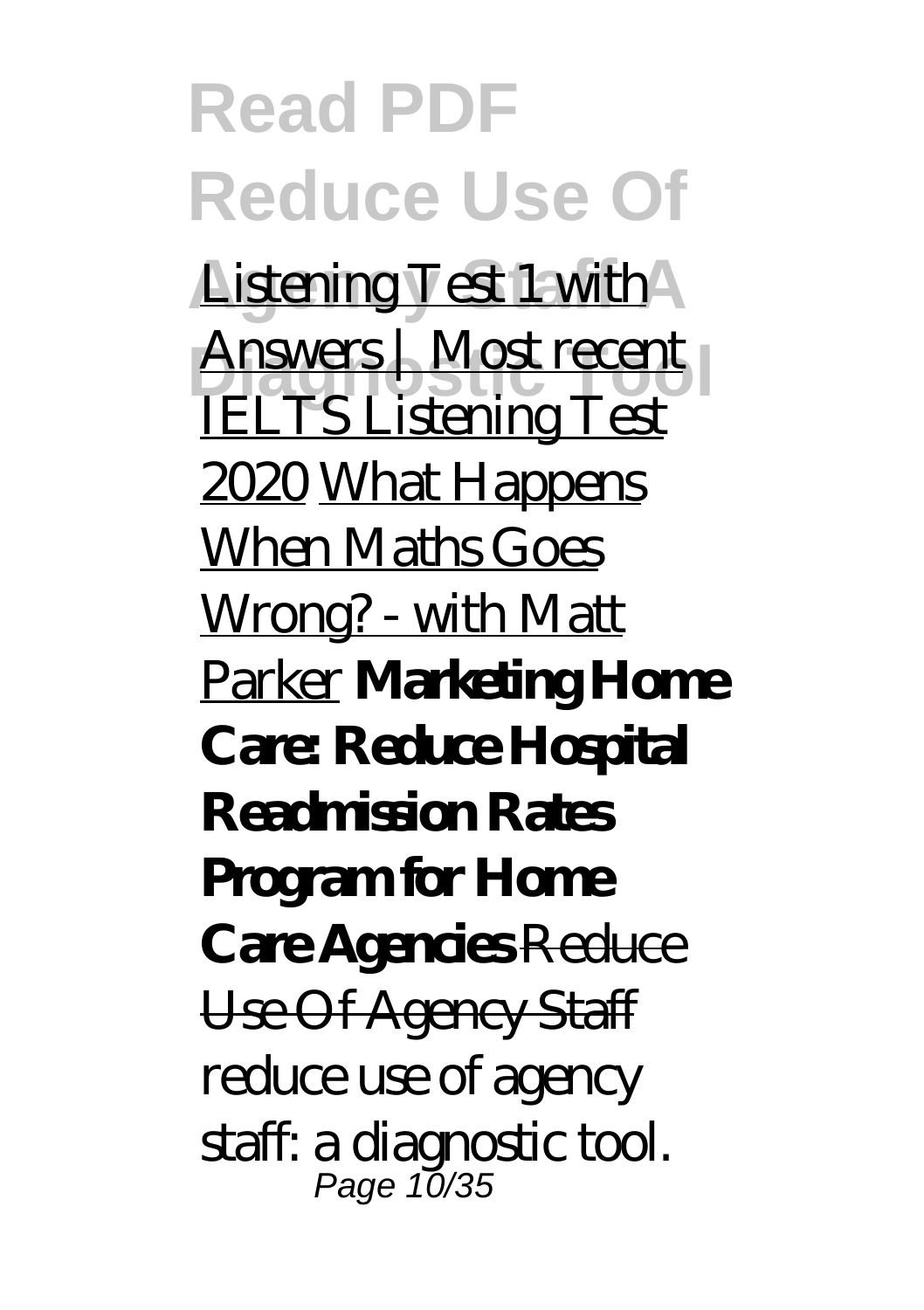**Read PDF Reduce Use Of** How to reduce use of agency staff: a<sub>c</sub> Tool diagnostic tool.

GOV.UK/monitor. 2.

• The cost of

temporary staffing, particularly nurses and doctors, presents a challenge for most trusts. This diagnostic tool focuses primarily on agency nurses, but the principles apply to any agency staff group. Page 11/35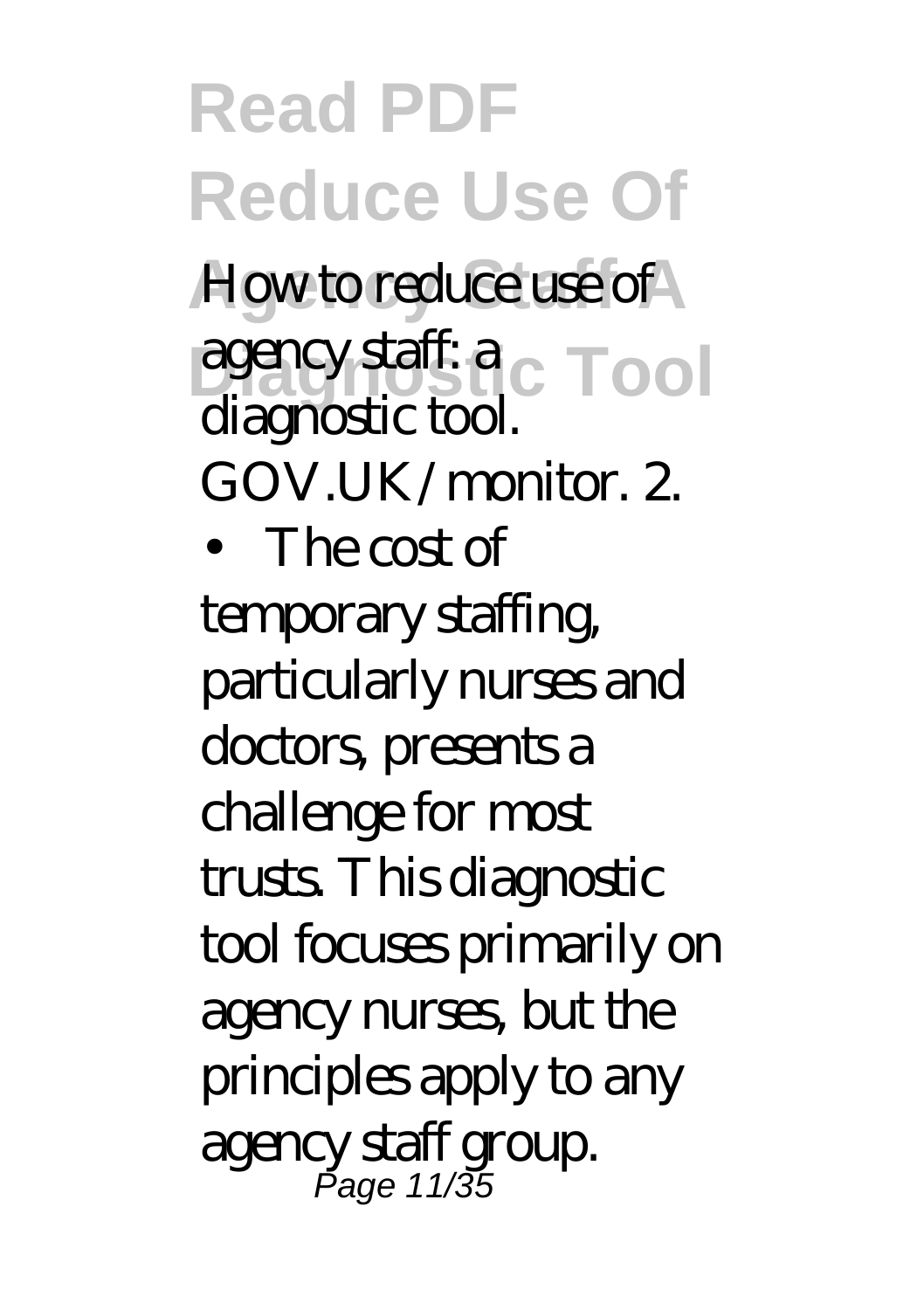**Read PDF Reduce Use Of Agency Staff A Preduce use of agency** staff: a diagnostic tool How to reduce use of agency staff: a diagnostic tool. This tool, which has been developed with pilot sites, will allow you to diagnose issues, decide ways forward and implement improvements quickly. Diagnostic tool — PDF Page 12/35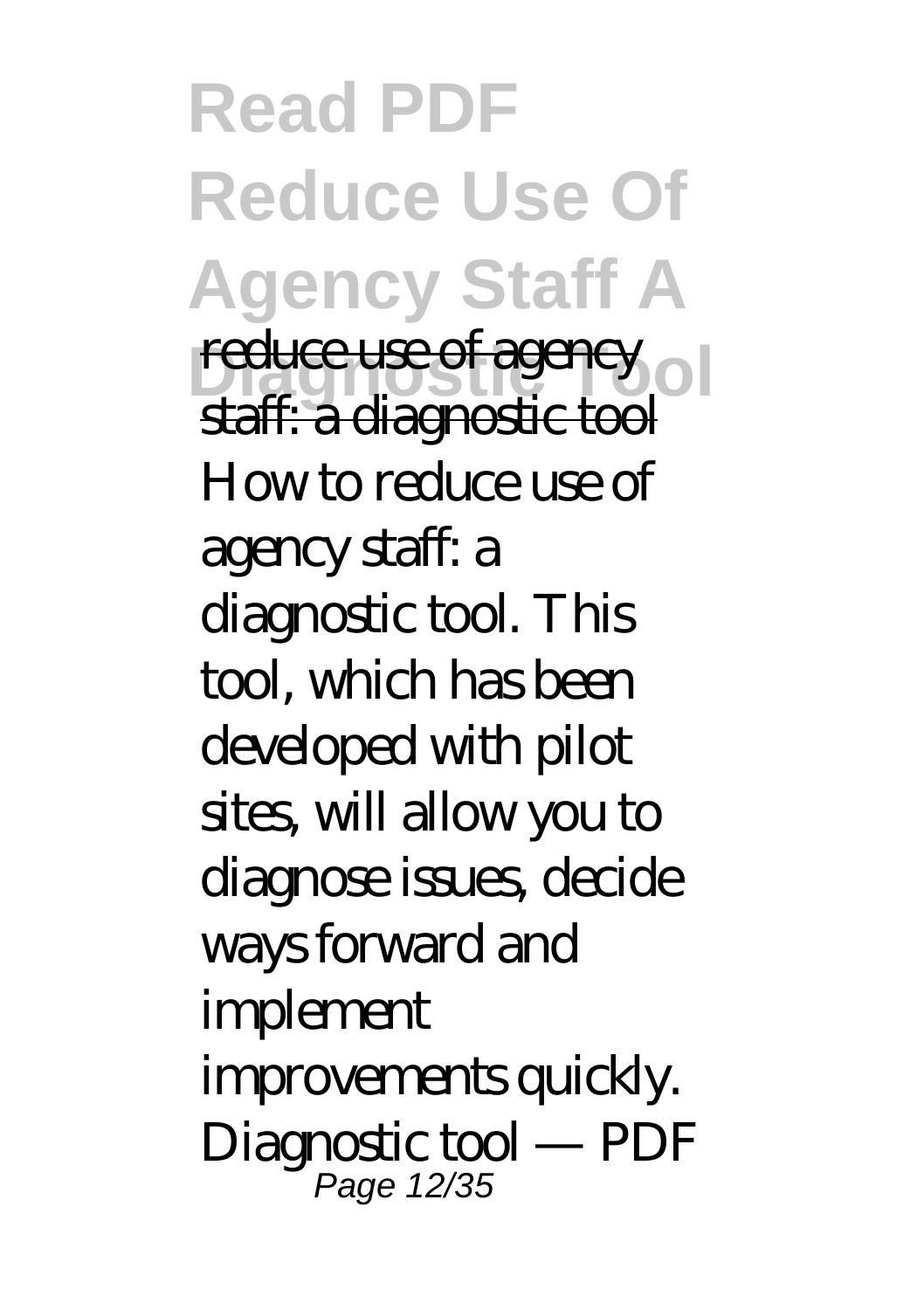## **Read PDF Reduce Use Of** version; Diagnostic tool **Diagnostic Tool** — Excel version

NHS England » Reducing expenditure on NHS agency staff ... Trusts are working hard to reduce the amount of agency staff they use, and this is something we're actively supporting through initiatives like our agency support team. Page 13/35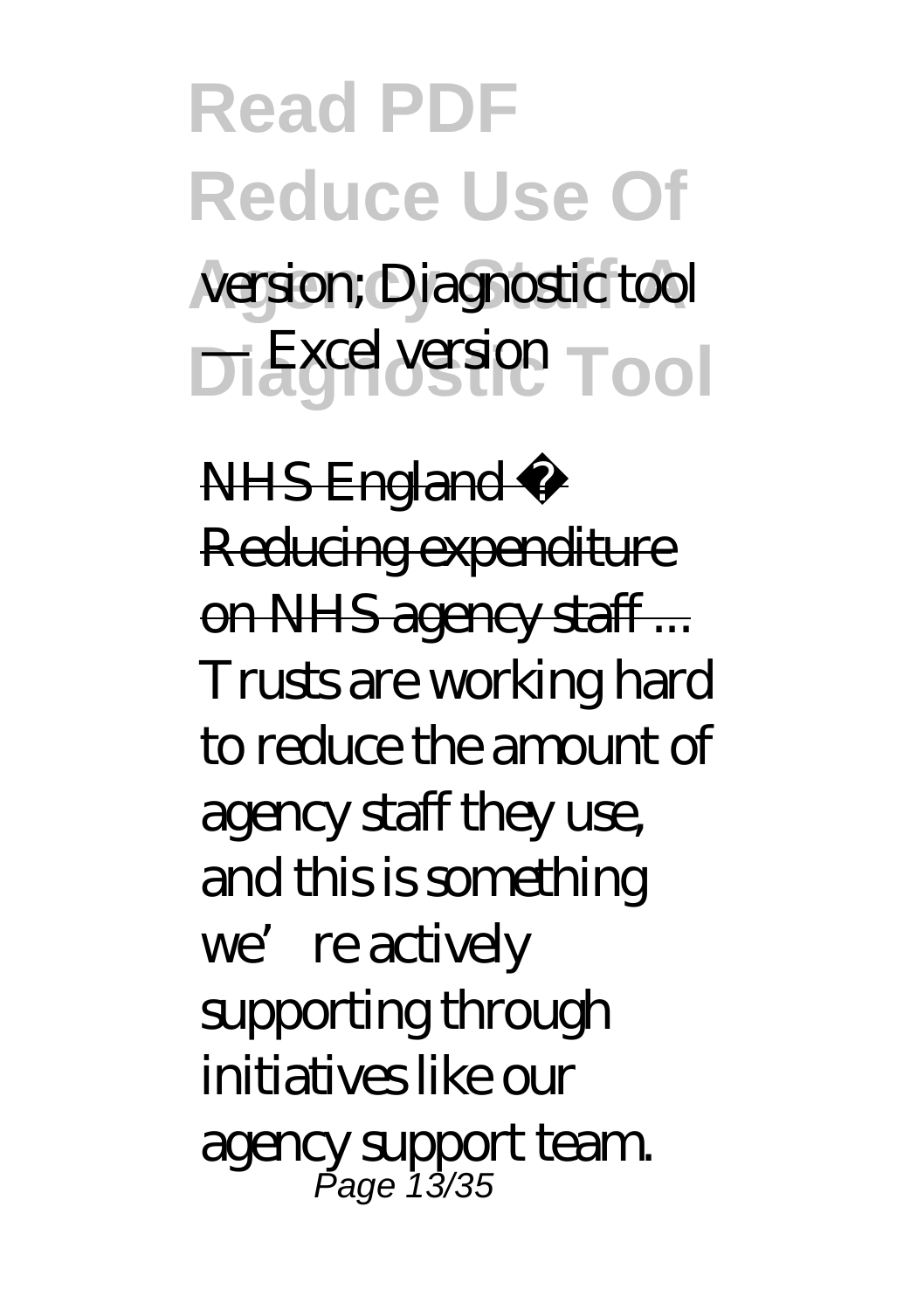**Read PDF Reduce Use Of Agency Staff A Diagnostic Tool** New rules launched to reduce agency spend in the NHS - GOV.UK Fewer UK employers will reduce use of agency staff. International Law Firm Eversheds has recently conducted a study to gauge business reaction and identify what steps agencies and hirers anticipate when the Page 14/35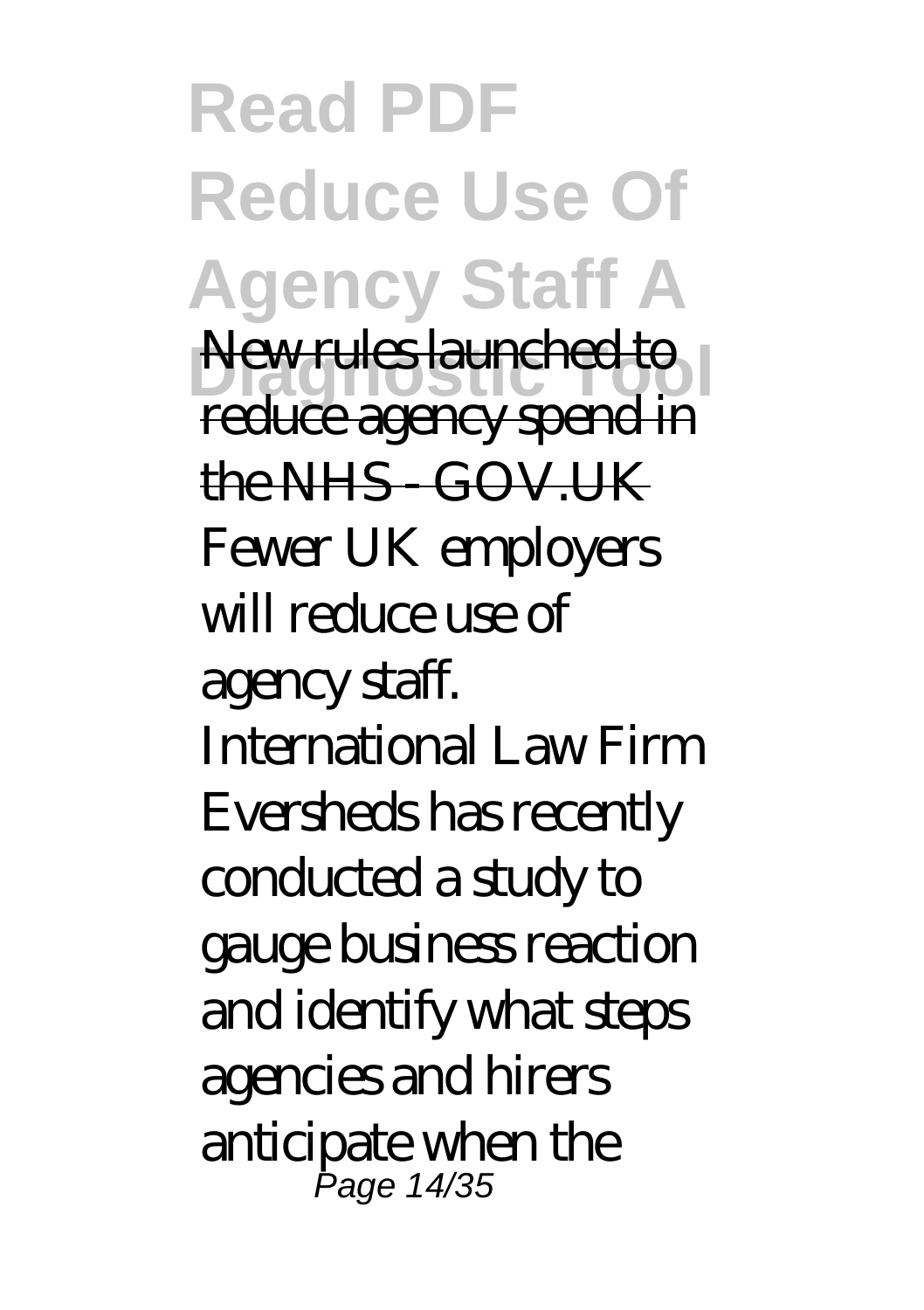**Read PDF Reduce Use Of** Agency Workers **FF** A Regulations 2010 come in to force, in just 4 months time on 1st October 2011. Three years ago, when the firm asked the same question, 64% of respondents indicated an intention to reduce their use of agency labour as a result of the Agency Workers **Regulations.** 

Page 15/35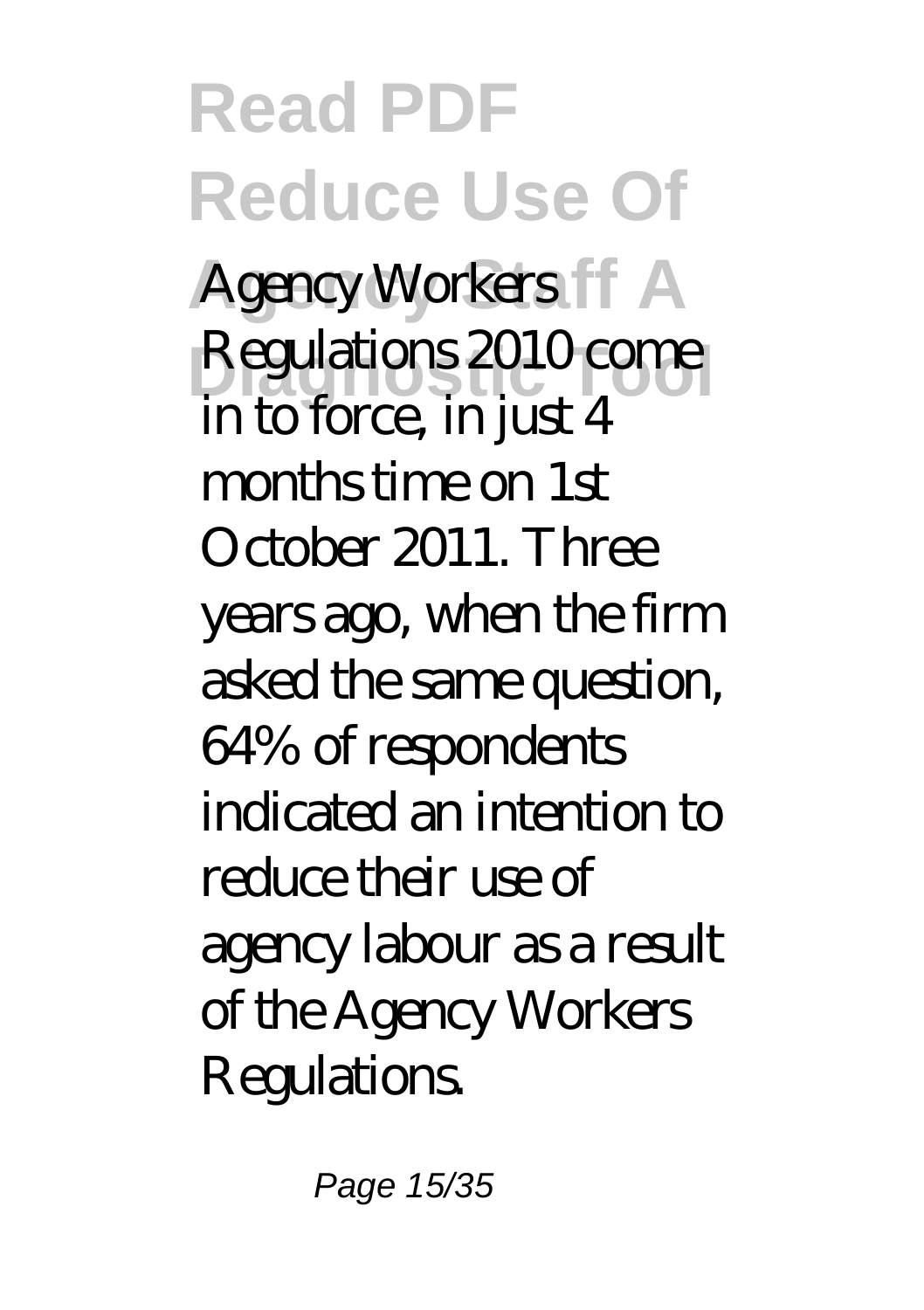**Read PDF Reduce Use Of** Fewer UK employers will reduce use of **pool** agency staff - HRreview Reducing agency worker reliance & risk. Agency staff used to be the easy option…the 'go to' workforce solution for organisations needing to boost labour supply during peak demand and reduce it in quieter periods. The flexibility Page 16/35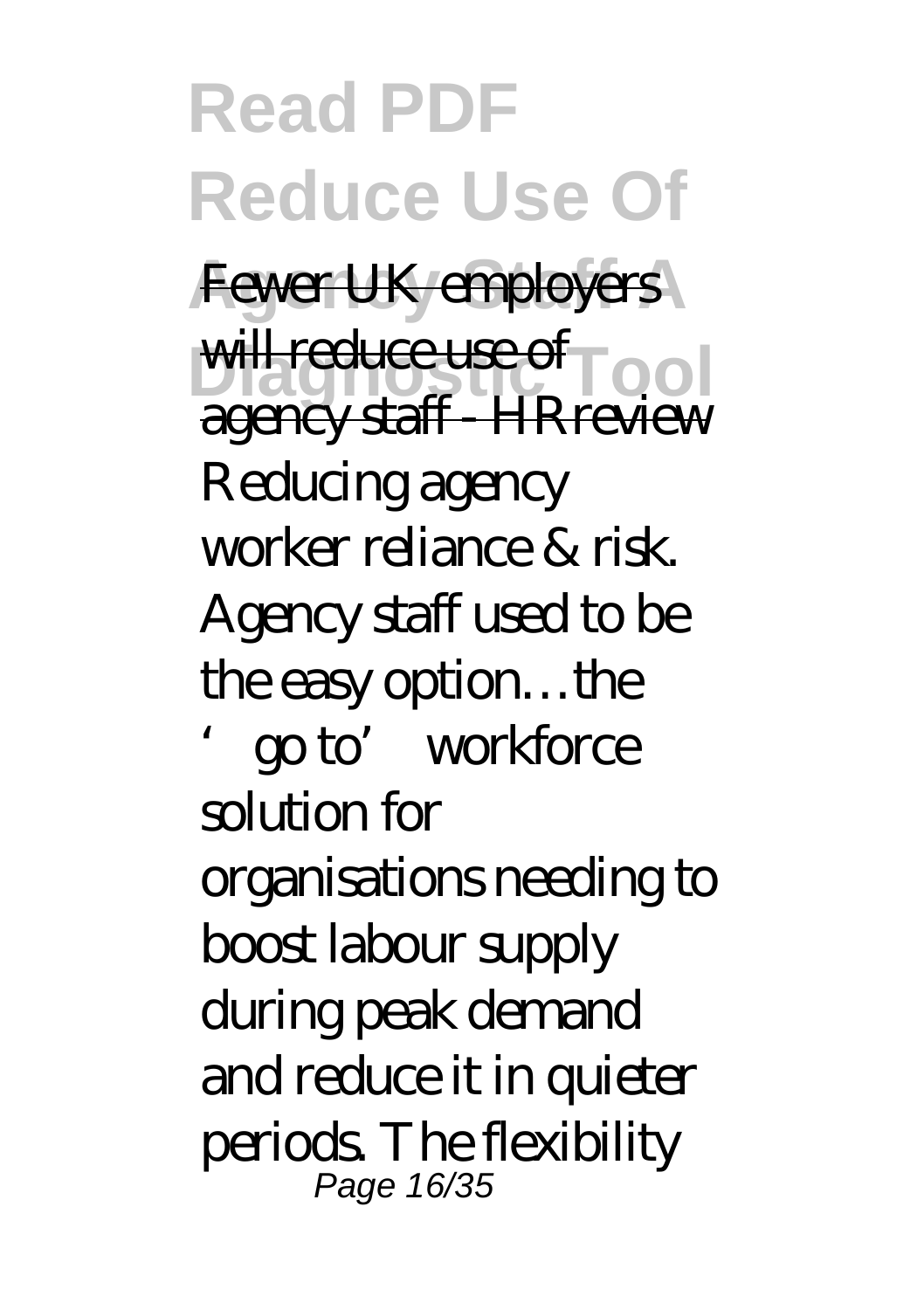**Read PDF Reduce Use Of** and low administrative **Discrete Tools** employing temporary workers saw this form of resourcing become embedded in the models of many organisations that employ shift workers.

Reducing agency worker reliance & risk in your organisation Effective management Page 17/35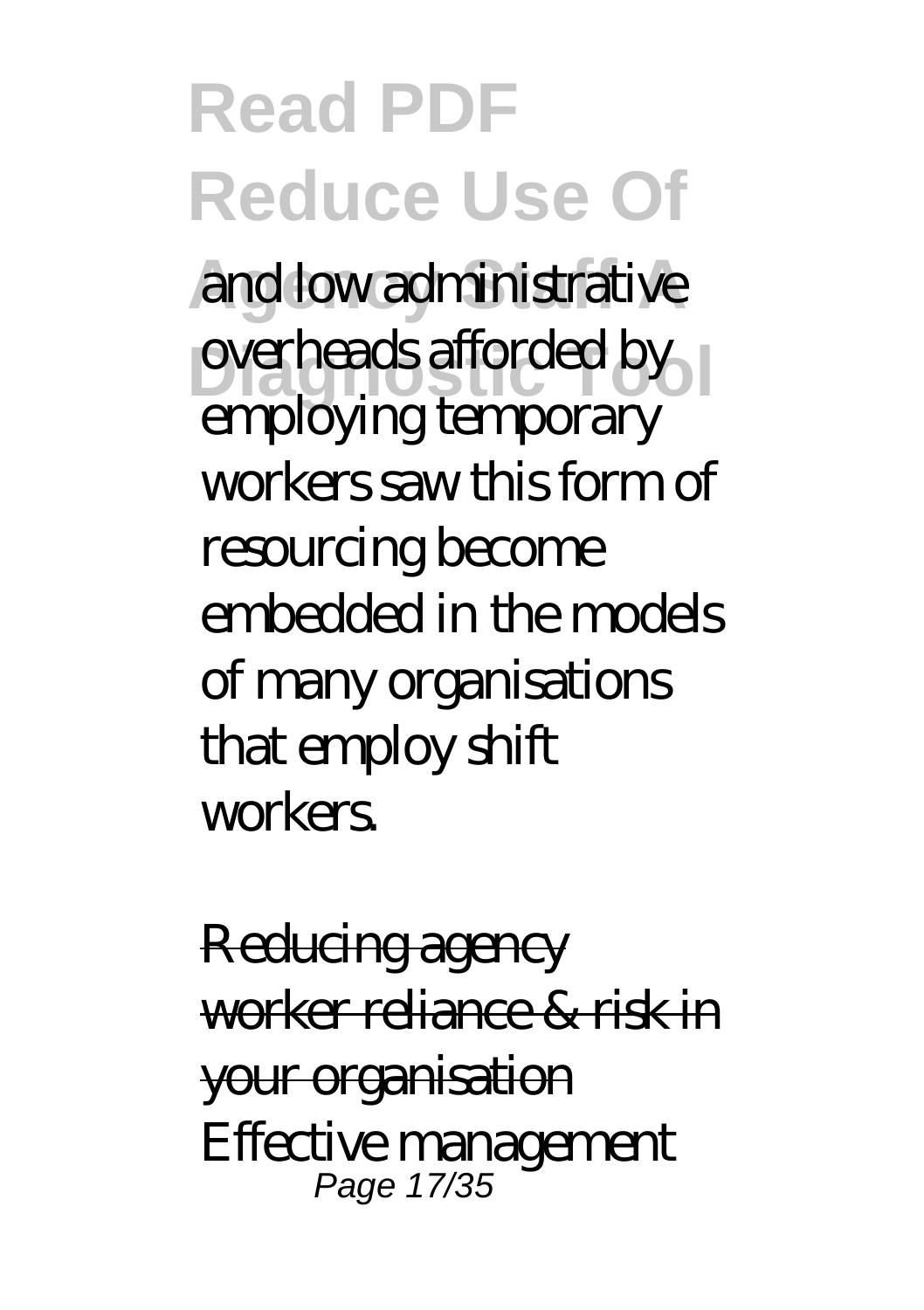**Read PDF Reduce Use Of** of agency staff is key to providing flexibility in care delivery. However, too often they are not used in a managed and strategic way, which can result in escalating costs. Agency expenditure in the NHS has increased in recent years and we have to reduce it by over £300m by 2014. To understand what organisations could do, Page 18/35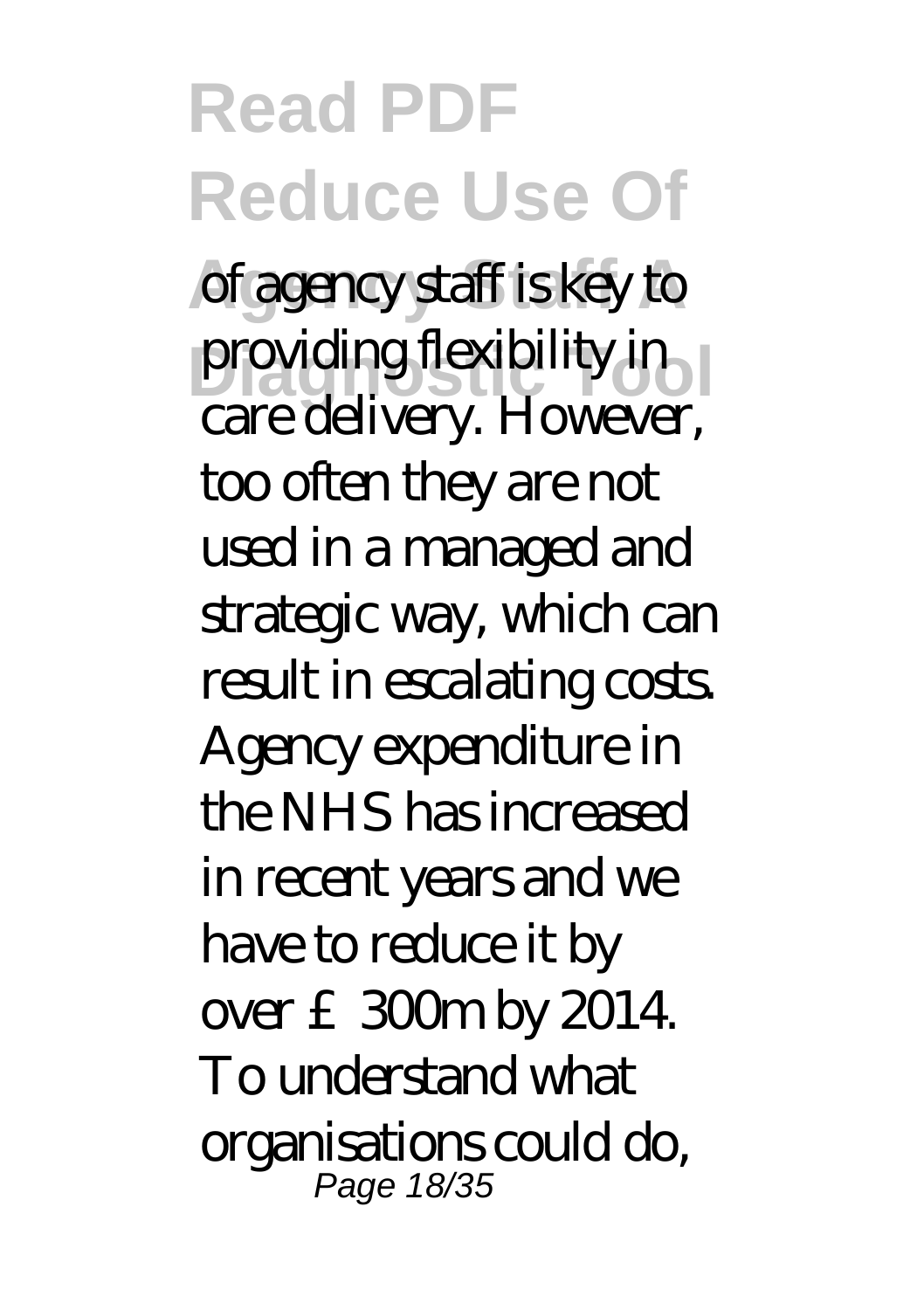**Read PDF Reduce Use Of** we spoke to a variety of trusts who had cut ool agency costs considerably.

How to reduce your agency spend | Nursing Times

Reducing agency spend. Agency spend has been a focus since 2016 and in 2017, NHS Employers worked with 13 NHS tn rds and an Page 19/35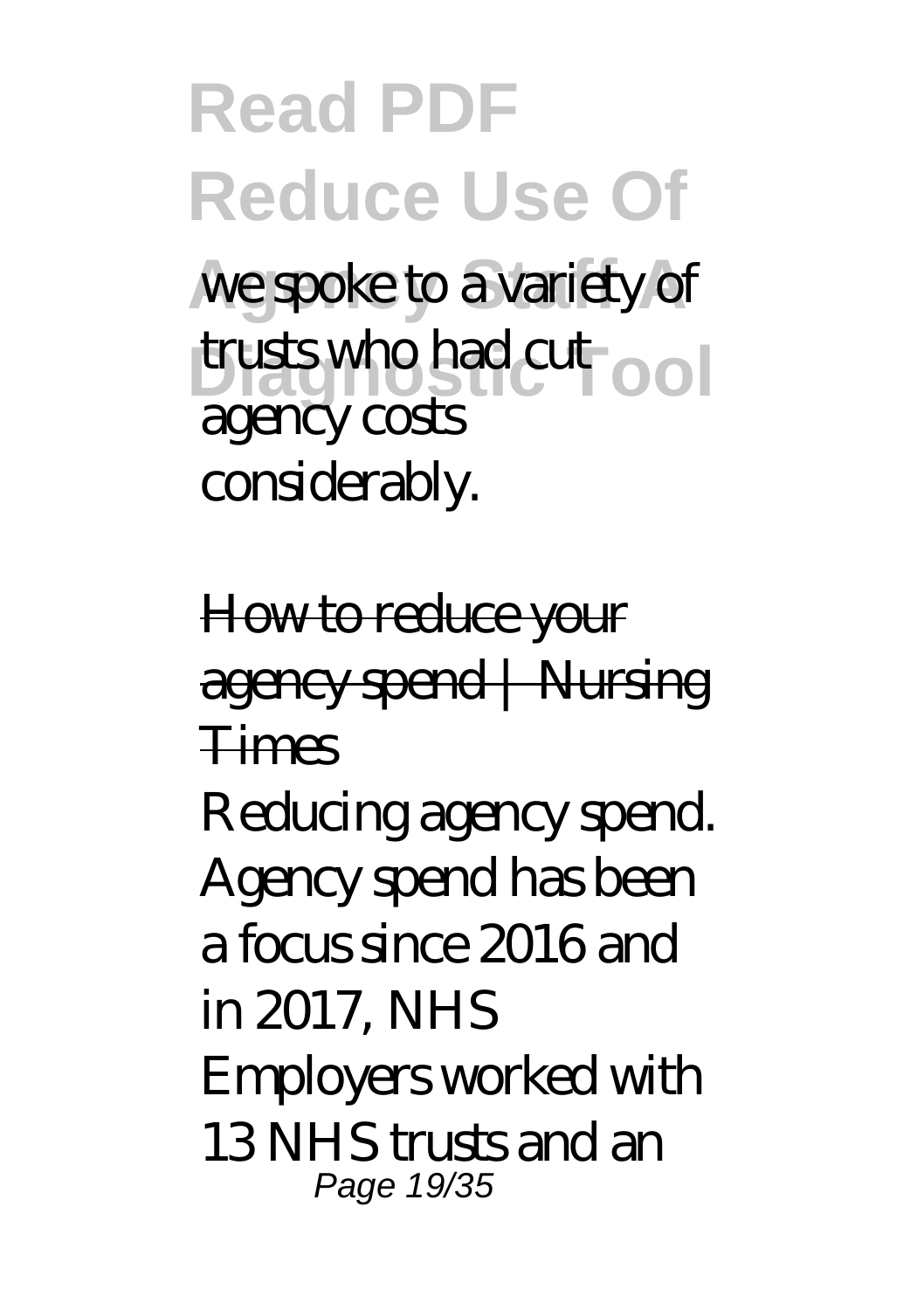**Read PDF Reduce Use Of STP** to focus one ff A reducing their medical locum spend, make effective use of erostering software and maximise flexible working opportunities for staff. This section brings together a suite of programme resources, information and guidance which can help NHS organisations maximise their Page 20/35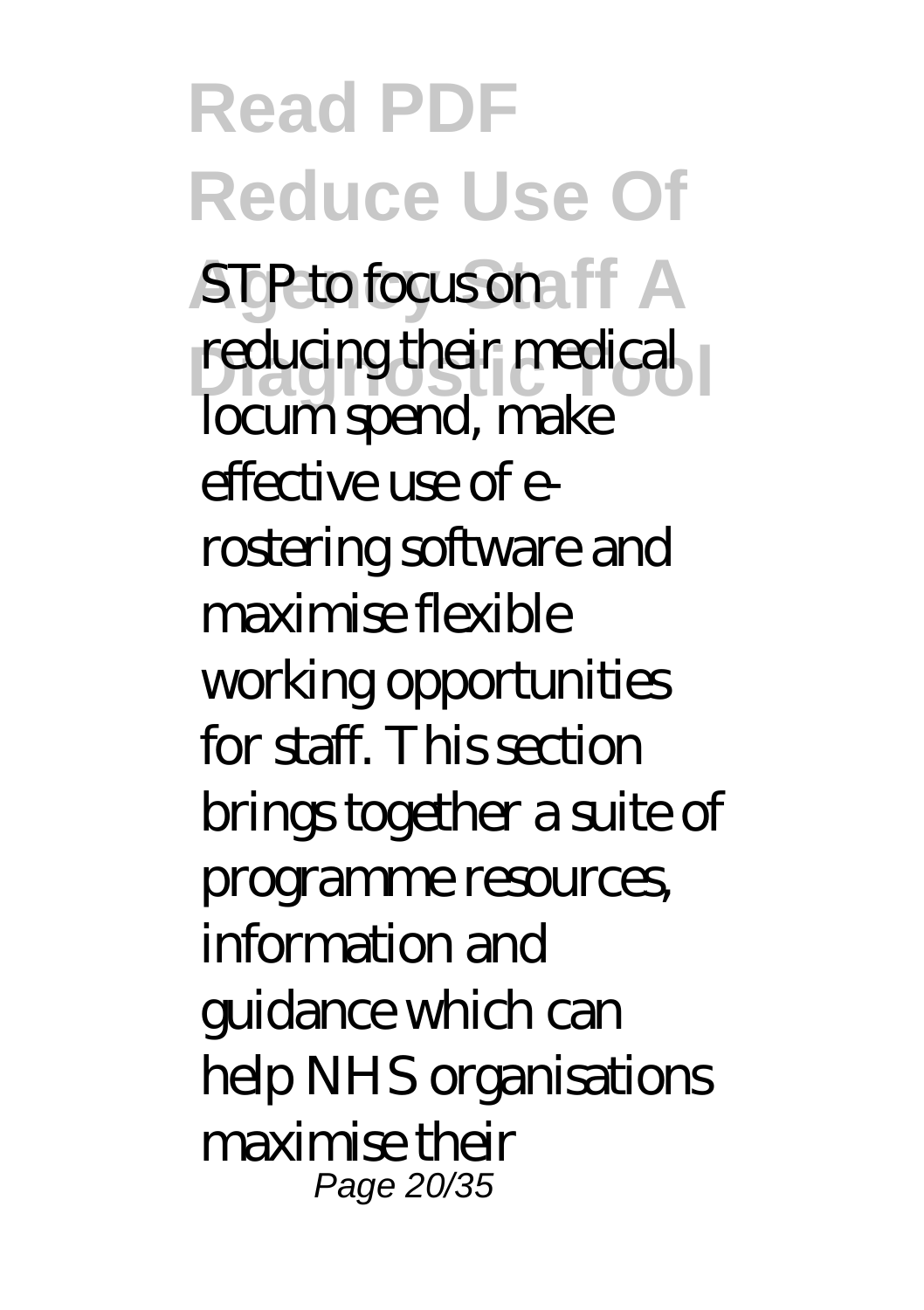### **Read PDF Reduce Use Of** substantive workforce and reduce reliance on temporary staffing.

Reducing agency spend - NHS Employers Some flexible staffing approaches, such as the use of agency staff, can be expensive and trusts are looking at options to reduce their temporary staffing costs (NHS Improvement, 2016b). Page 21/35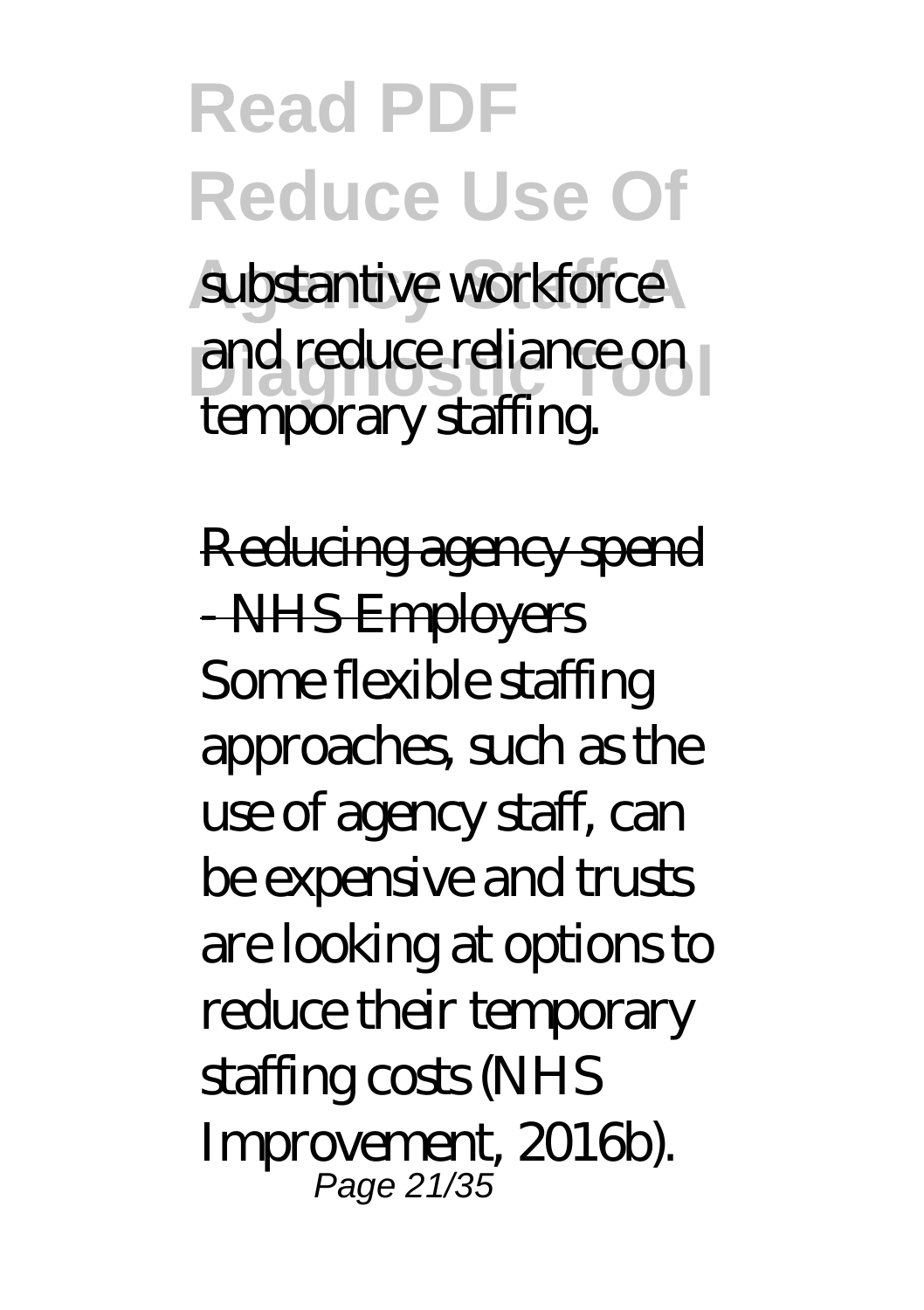**Read PDF Reduce Use Of** Furthermore, there are some safety concerns related to the use of temporary staff, which can disrupt continuity of care and team communication (Aiken et al, 2007).

Effects of flexible staffing on patient outcomes and ... We've created a diagnostic tool to help Page 22/35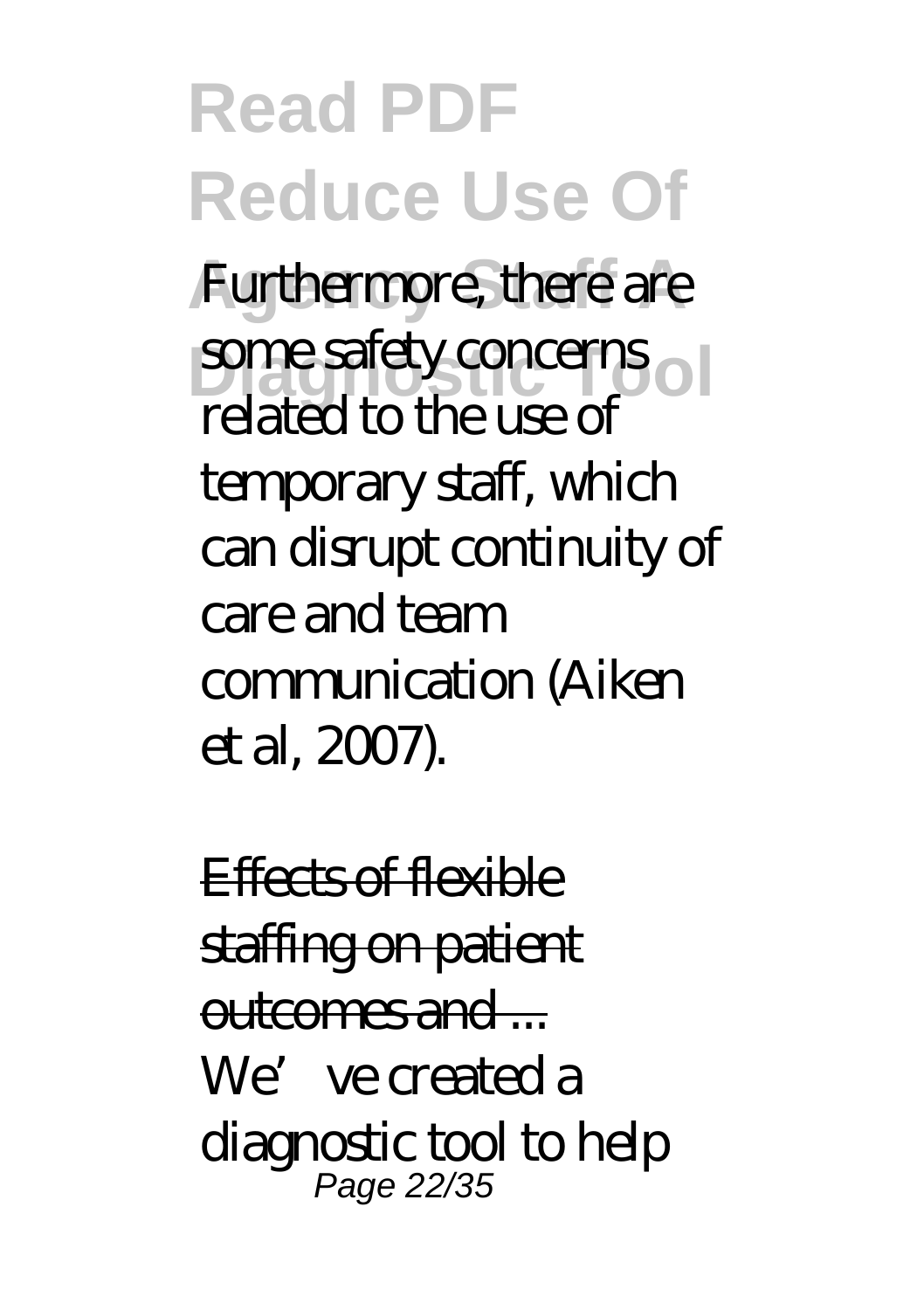**Read PDF Reduce Use Of NHS** providers move to best practice and reduce the use of agency staff. The tool, which has been developed with pilot sites, will allow you to diagnose...

Rules for all agency staff working in the NHS-GOV.UK use of agency workers in the public sector . report to ome . johnny runge, Pagĕ 23/35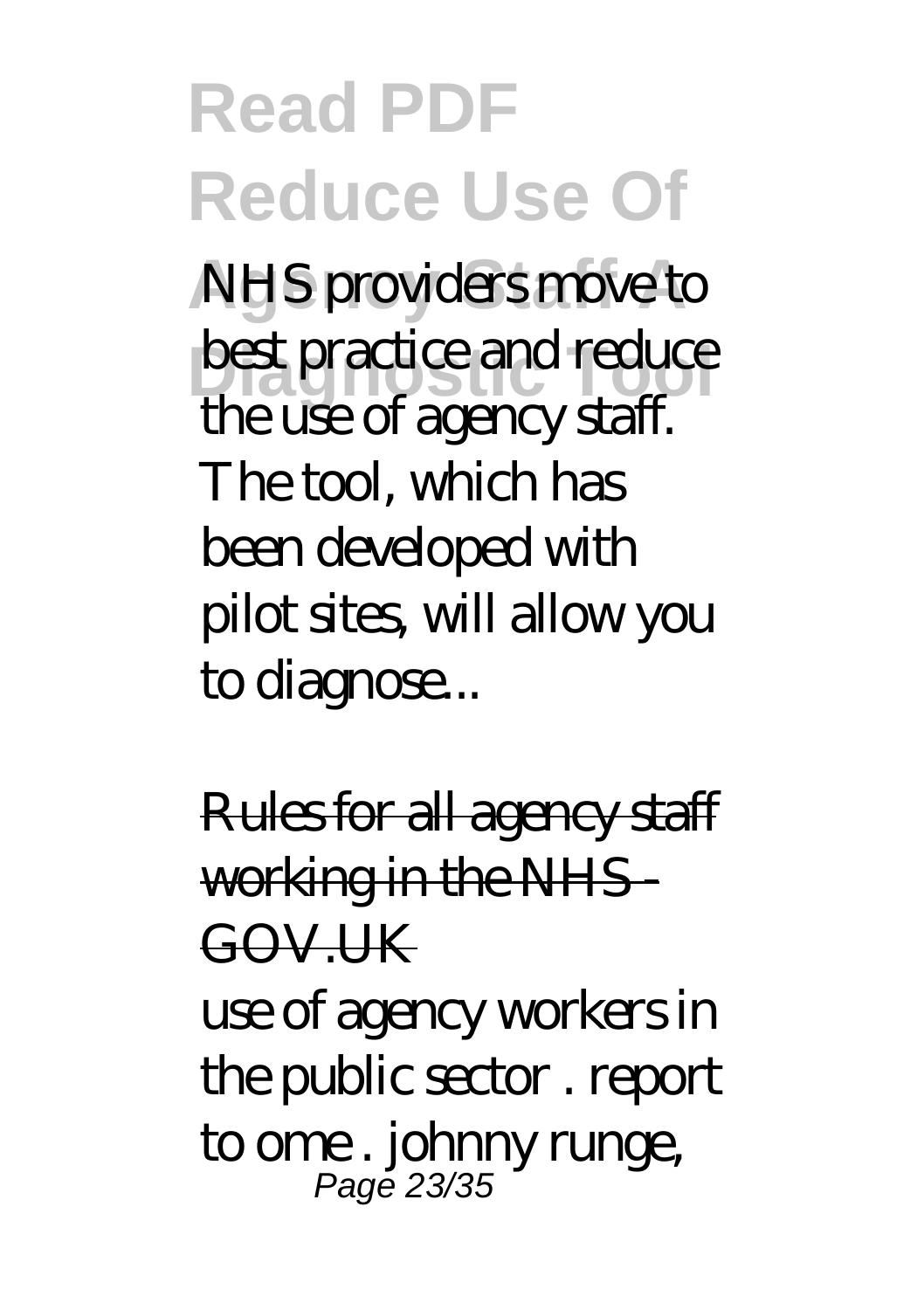### **Read PDF Reduce Use Of** nathan hudson-sharp and heather rolfe date: february 2017

USE OF AGENCY WORKERS IN THE PUBLIC SECTOR Bradford District Care NHS Trust: working in partnership to dramatically reduce agency spend - Bradford reduced its agency staff spending by 25 per cent Page 24/35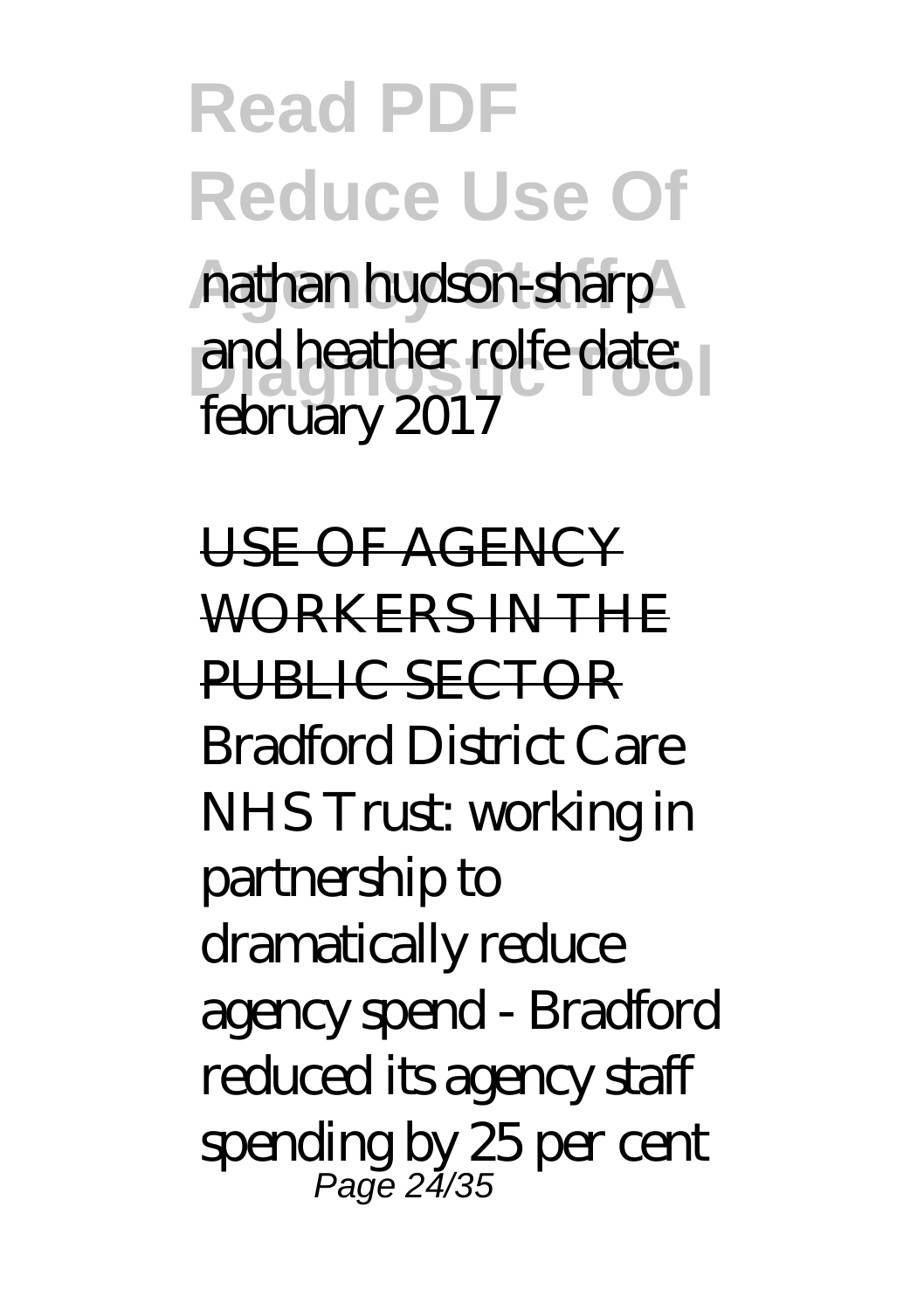**Read PDF Reduce Use Of** over six months by joining forces with NHS Professionals (NHSP). This has been supported by a 13 per cent increase in bank (NHSP) versus agency fill rate to date.

Reducing agency spend case studies and resources - NHS The NHS has already managed to cut its Page 25/35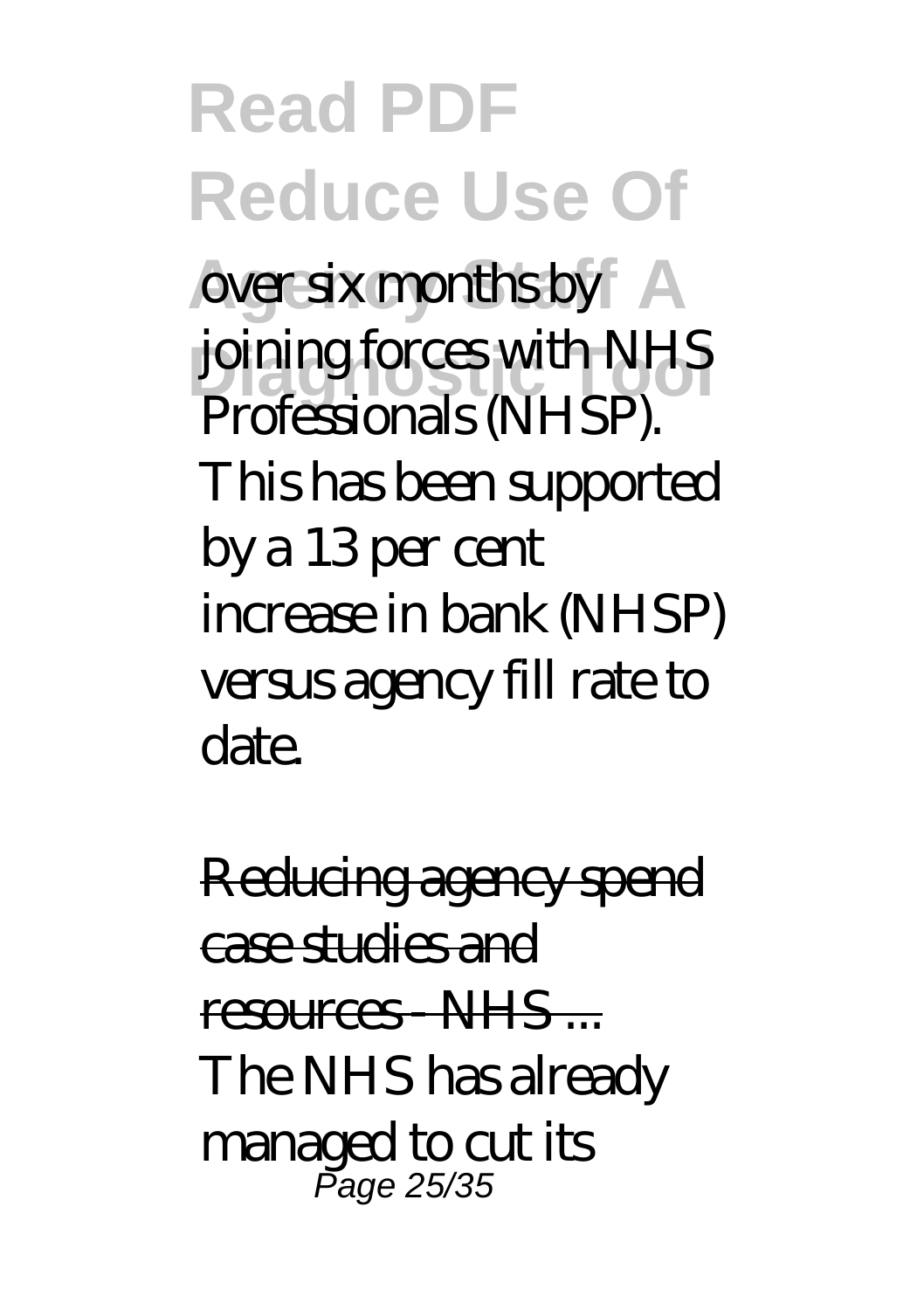**Read PDF Reduce Use Of** spending on agency A workers by £1.2bn, or a third, since we introduced a cap on the cost in 2015. Also, improvements to staff rostering and new options of flexible working hours for NHS staff have meant fewer staff feel the need to join agencies in the first place.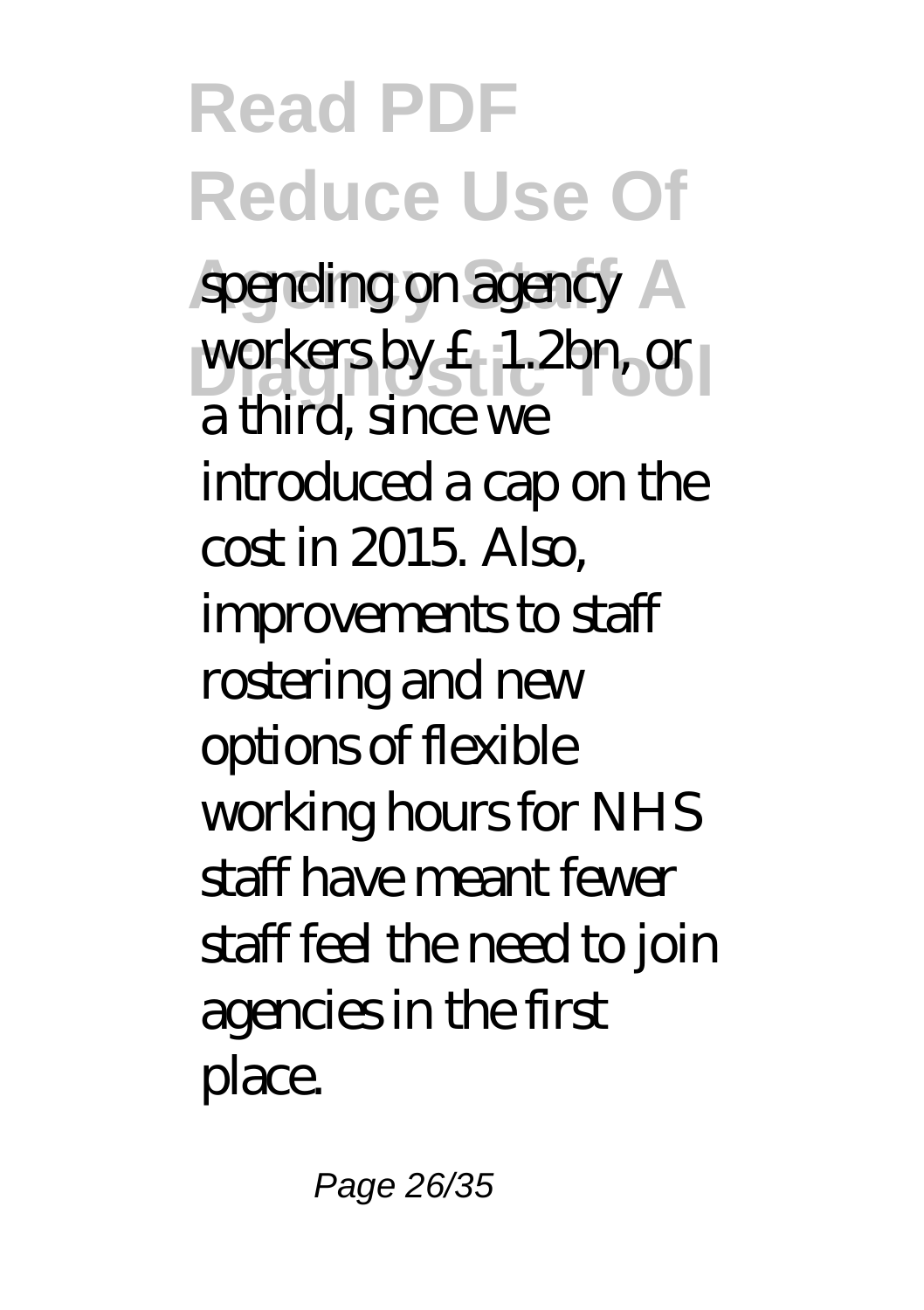**Read PDF Reduce Use Of Agency Staff A** NHS England » NHS **Diagnostic Tool** could free up £480m by limiting use of ... We introduced the agency rules in April 2016 to support trusts to reduce their agency expenditure and move towards a more sustainable level of temporary staffing. Since then, trusts have successfully reduced agency spend by over Page 27/35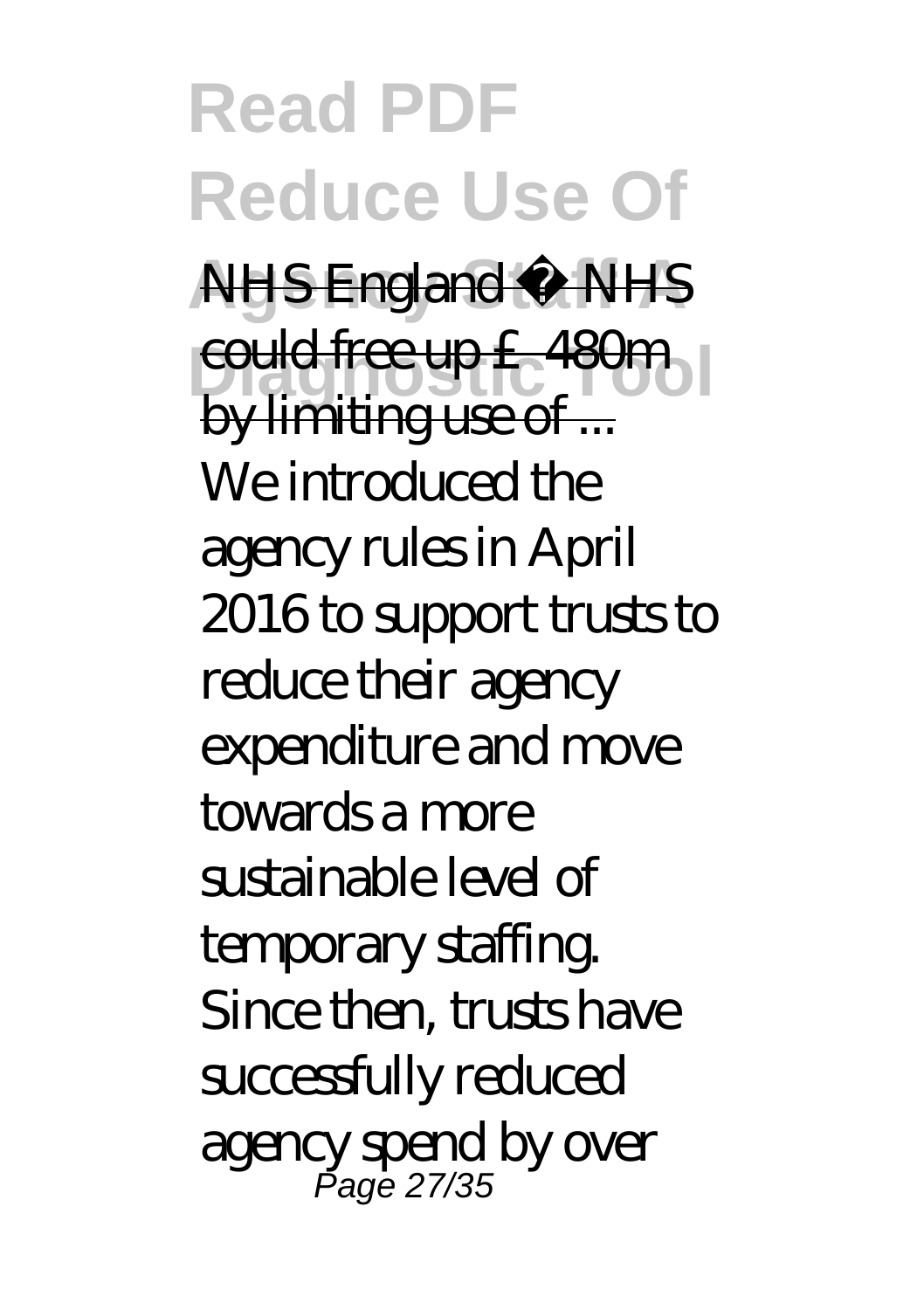### **Read PDF Reduce Use Of**

**Agency Staff A** £1 billion. It has fallen from 8.2% of total the pay bill at its peak to just 4.4%. 3.

Reducing reliance on agency staff: consultation response - Management uses metrics to reduce agency use, eg agency/permanent ratios, sickness, bank fill rates, agency/bank Page 28/35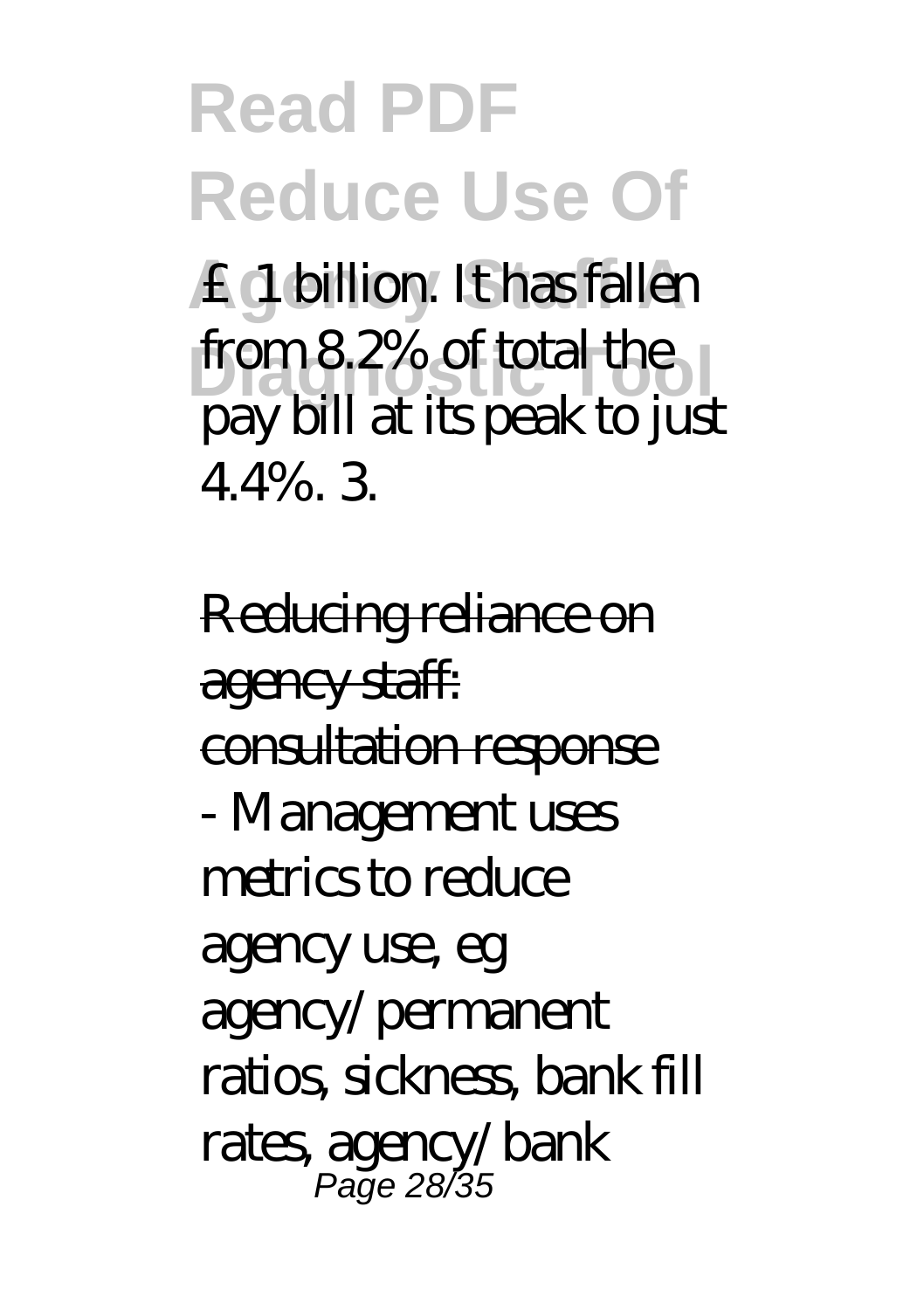**Read PDF Reduce Use Of** usage %, lead time for bookings, % of direct<sub>o</sub> booking. Use of temporary staff is captured/reported at ward/department level on a weekly basis (this should include cost information) Desired  $\Omega$ utcomes

gov.uk The nursing shortage crisis in care homes has Page 29/35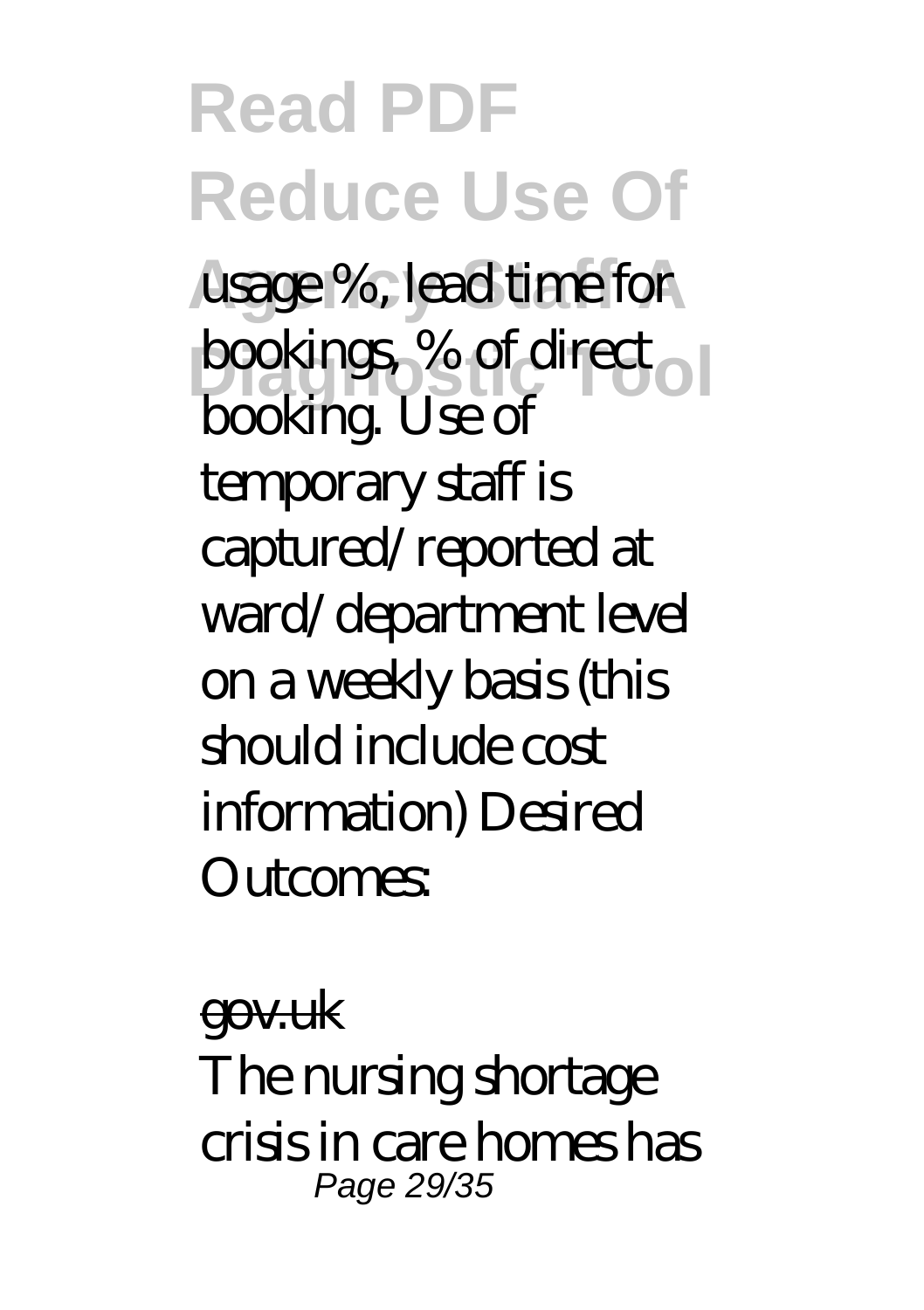#### **Read PDF Reduce Use Of** led to the use of agency staff in care homes rising by over 55 per cent in just two years, according

to a recent report.

Use of care home agency staff rises by over 50 per cent ... Reduce Use Of Agency Staff reduce use of agency staff: a diagnostic tool. How to reduce use of agency Page 30/35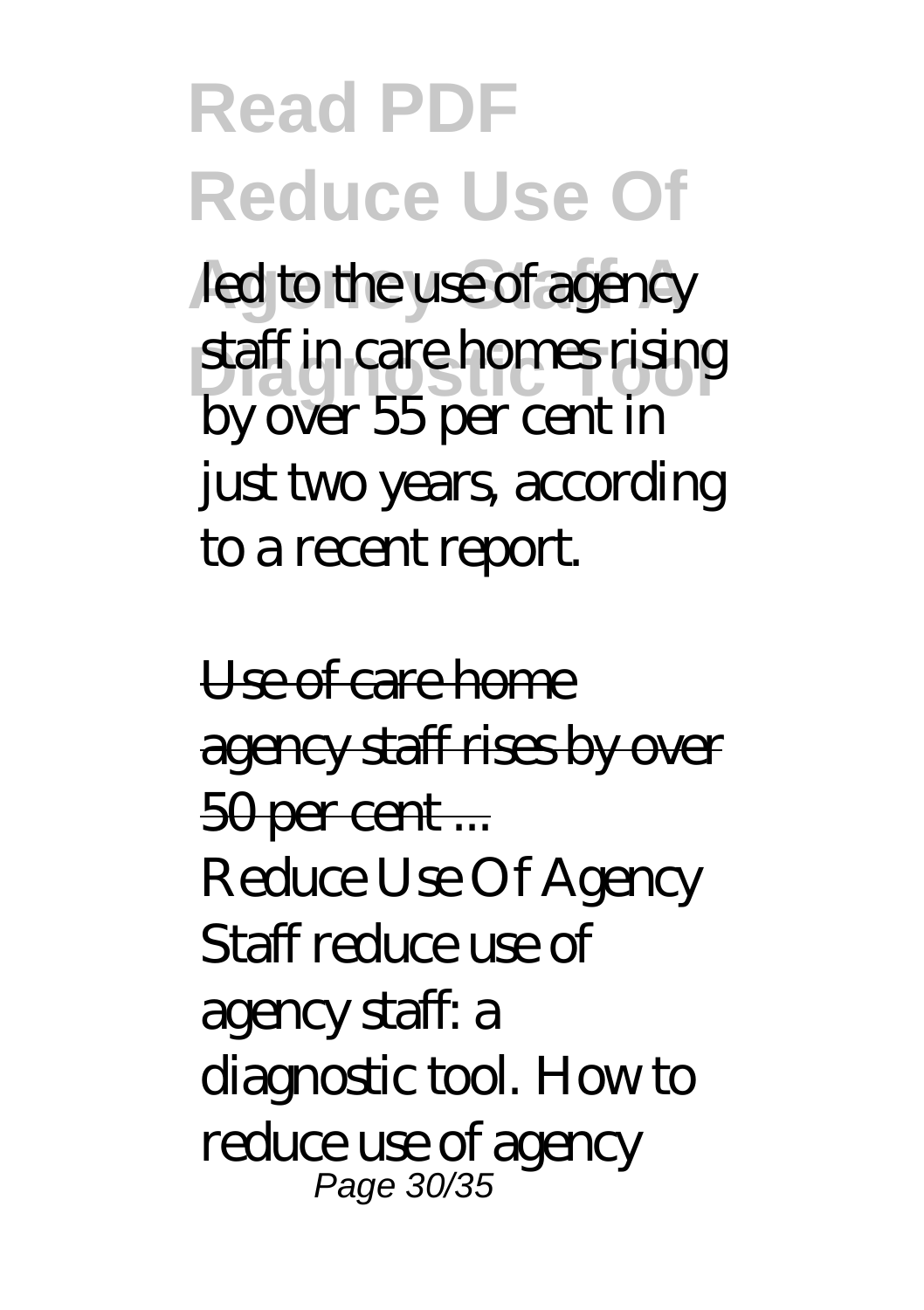### **Read PDF Reduce Use Of**

staff: a diagnostic tool. GOV.UK/monitor.2 • The cost of

temporary staffing, particularly nurses and doctors, presents a challenge for most trusts. This diagnostic tool focuses primarily on agency nurses, but the principles apply to any ...

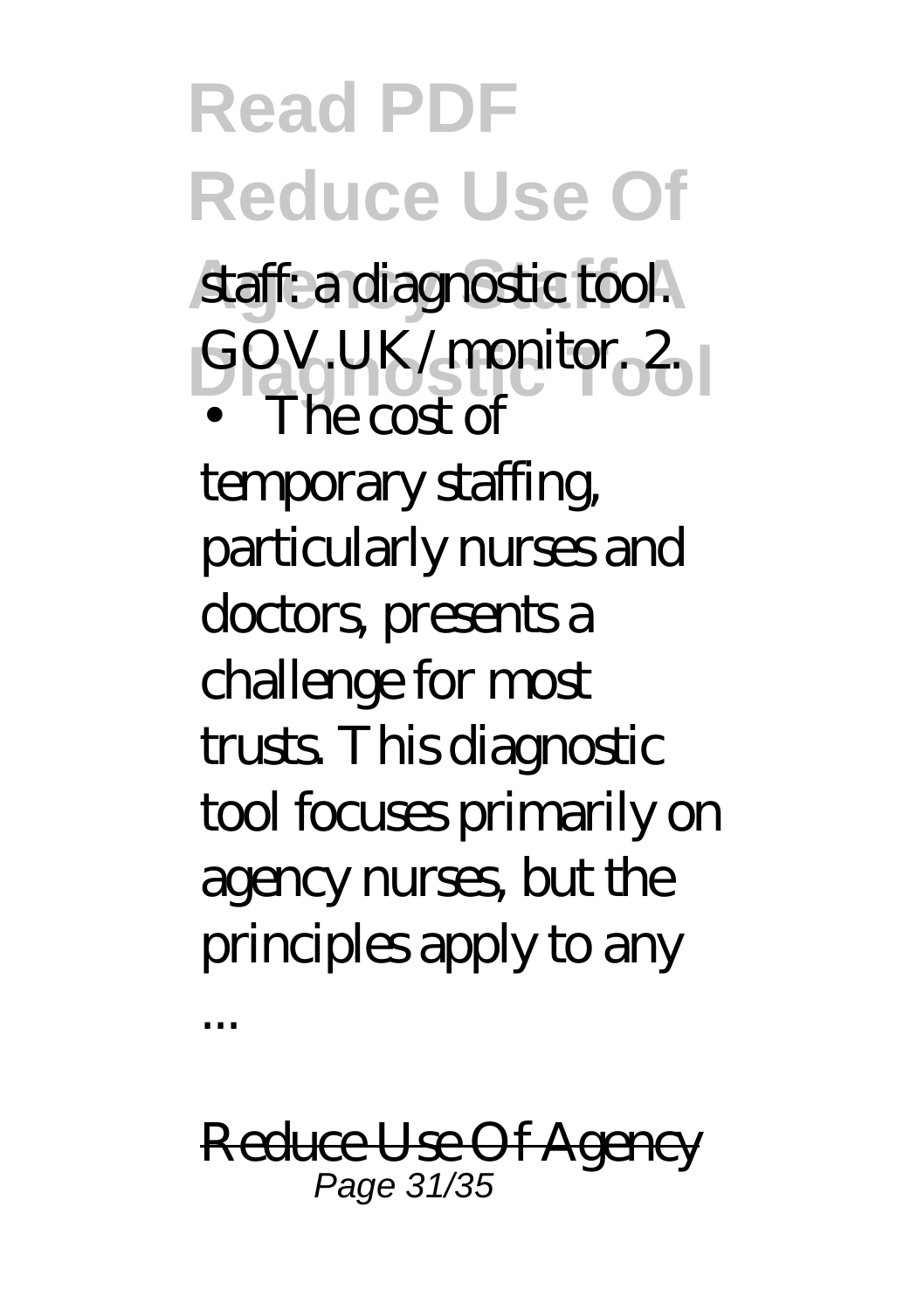#### **Read PDF Reduce Use Of Staff A Diagnostic Tool** Read Online Reduce Use Of Agency Staff A Diagnostic Tool this video I walk you though how to set up Health trusts failing to cut down on agency staff costs Health trusts failing to cut down on agency staff costs by 5 News 4 years ago 2 minutes, 27 seconds 305 views After 5 News revealed soaring Page 32/35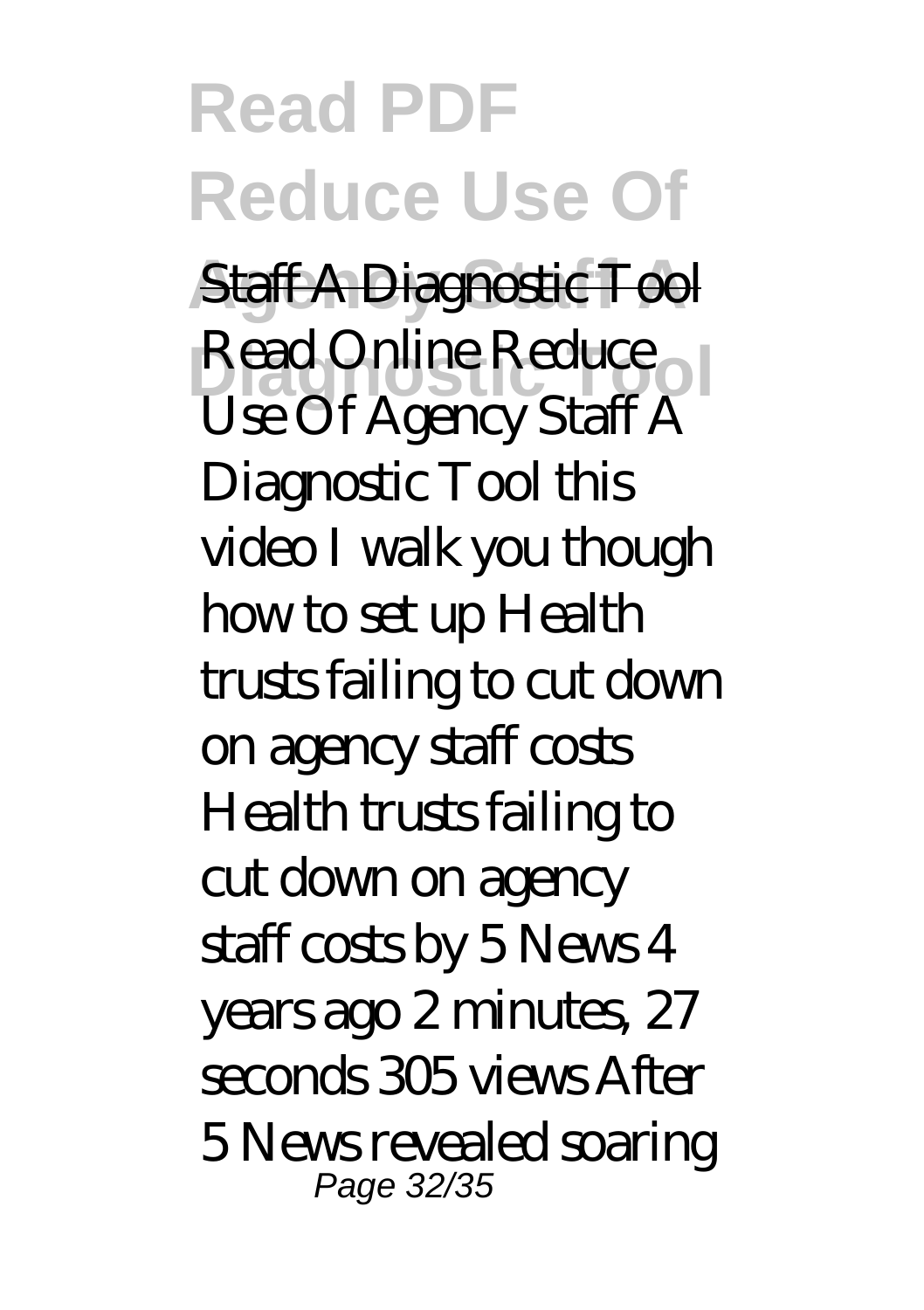### **Read PDF Reduce Use Of** vacancy rates for **A** A\u0026E doctors and nurses in

Reduce Use Of Agency Staff A Diagnostic Tool Reduce Use Of Agency Staff reduce use of agency staff: a diagnostic tool. How to reduce use of agency staff: a diagnostic tool. GOV.UK/monitor. 2.

• The cost of Page 33/35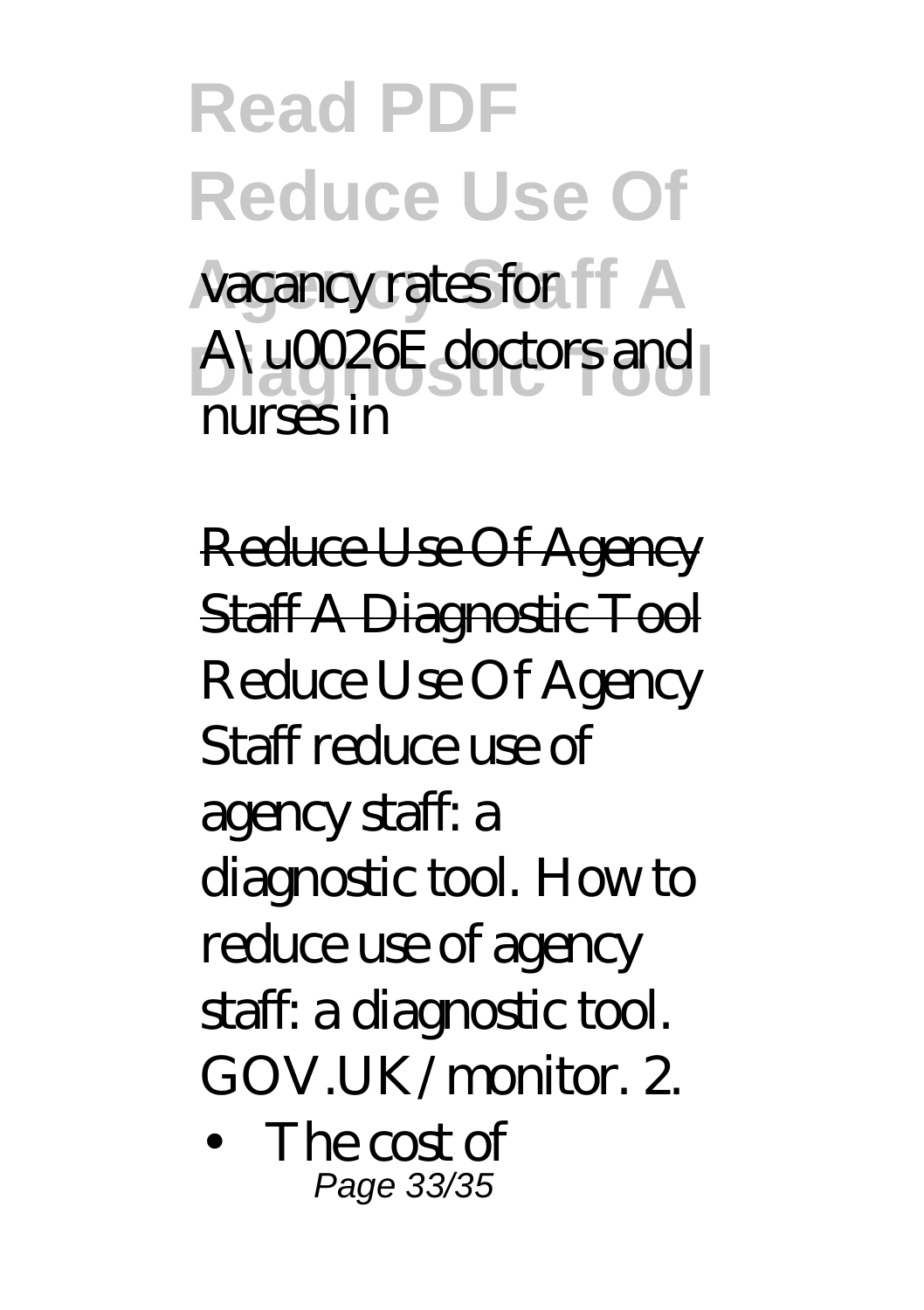**Read PDF Reduce Use Of** temporary staffing particularly nurses and doctors, presents a challenge for most trusts. This diagnostic tool focuses primarily on agency nurses, but the principles apply to any agency

Copyright code: e05b9 Page 34/35